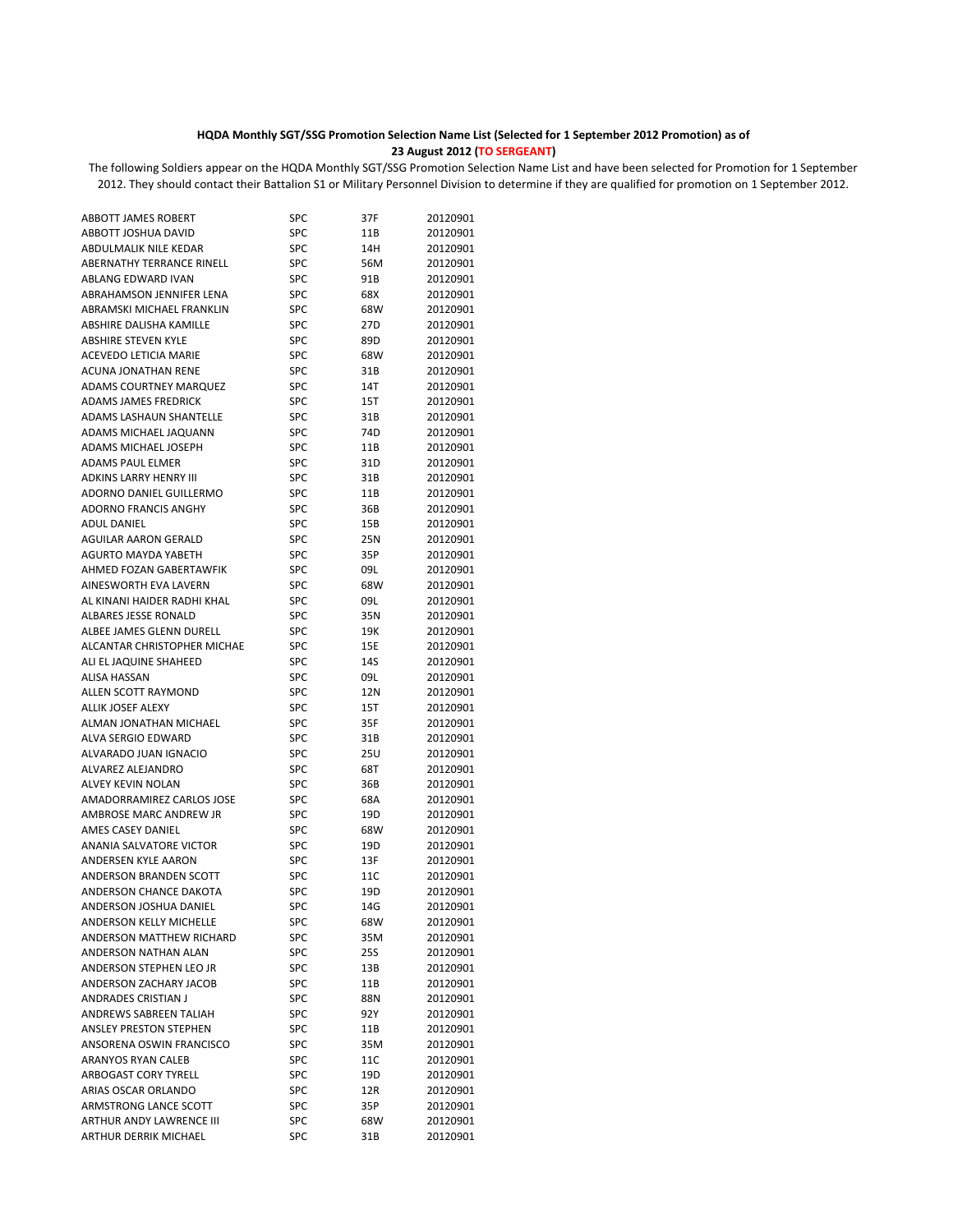| ARZADON AJOVY LANDINGIN            | SPC        | 19K  | 20120901             |
|------------------------------------|------------|------|----------------------|
| ASBURY JOHN DAVID                  | SPC        | 68W  | 20120901             |
| ASHTON THOMAS MICHAEL JR           | <b>SPC</b> | 19K  | 20120901             |
| <b>ASKINS CHAD DOUGLAS</b>         | SPC        | 11B  | 20120901             |
| ATWOOD WILLIAM HOLMES              | SPC        | 35F  | 20120901             |
| AYCOCK PEDRA TENAR                 | <b>SPC</b> | 15P  | 20120901             |
| <b>AYERS JEREMIE RENARD</b>        | SPC        | 89D  | 20120901             |
| <b>BACH BRIAN JEREMY</b>           | <b>SPC</b> | 11B  | 20120901             |
| <b>BADILLOPEREZ KERWIN</b>         | <b>SPC</b> | 92G  | 20120901             |
| BAECKER JOSHUA MARTIN              | <b>SPC</b> | 11B  | 20120901             |
| <b>BAGWELL DEANDRE ANTON</b>       | SPC        | 12N  | 20120901             |
| <b>BAKSAY CHRISTOPHER LUIS</b>     | SPC        | 14G  | 20120901             |
| <b>BAMIE MUJEEB RAHMAN</b>         | SPC        | 92G  | 20120901             |
| <b>BANE JOHN GERARD JR</b>         |            |      |                      |
| <b>BANKS BERREKA GIORE</b>         | <b>SPC</b> | 12W  | 20120901             |
|                                    | SPC        | 14T  | 20120901             |
| <b>BANKS LAWRENCE S</b>            | SPC        | 92G  | 20120901             |
| <b>BAPTISTE YANNICK RENE</b>       | <b>SPC</b> | 89D  | 20120901             |
| <b>BARBIN DANIEL LEE</b>           | SPC        | 19D  | 20120901             |
| <b>BARKER MOREEN MORGAN</b>        | SPC        | 25S  | 20120901             |
| <b>BARNARD COY EUGENE</b>          | <b>SPC</b> | 31B  | 20120901             |
| <b>BARNES GREGORY ANTHONY</b>      | <b>SPC</b> | 35M  | 20120901             |
| <b>BARNETT HEATH DALE</b>          | <b>SPC</b> | 31B  | 20120901             |
| <b>BARNGROVER RICHARD EARL III</b> | <b>SPC</b> | 91B  | 20120901             |
| <b>BARNHART JERALD BOYD</b>        | <b>SPC</b> | 88M  | 20120901             |
| <b>BARNTS JAKOB ASKEW</b>          | <b>SPC</b> | 12B  | 20120901             |
| <b>BARON ZACHARY LOUIS</b>         | SPC        | 11B  | 20120901             |
| <b>BARRAGAN VICTOR DIAZ</b>        | SPC        | 68W  | 20120901             |
| <b>BARRAGER MARK DOUGLAS</b>       | <b>SPC</b> | 88L  | 20120901             |
| BARRAZA JOSE JULIAN JR             | <b>SPC</b> | 35F  | 20120901             |
| <b>BARROWS MATTHEW RYAN</b>        | SPC        | 13B  | 20120901             |
| <b>BARRS ERIC DUANE</b>            | <b>SPC</b> | 68Q  | 20120901             |
| <b>BASILIO ANDRES</b>              | SPC        | 91F  | 20120901             |
| <b>BASLER JONATHAN MICHAEL</b>     | <b>SPC</b> | 15T  | 20120901             |
| <b>BASS CARL GENE JUNIOR</b>       | <b>SPC</b> | 88H  | 20120901             |
| <b>BASSUE ASSAD FRANCOIS</b>       | <b>SPC</b> | 11B  | 20120901             |
| <b>BATDORF THEODORE ROBERT</b>     | <b>SPC</b> | 68W  | 20120901             |
| BATTLE GEORGE WILBUR JR            | SPC        | 35N  | 20120901             |
| <b>BAUE JOSHUA RAY</b>             | <b>SPC</b> | 19D  | 20120901             |
| <b>BAUER ERIC ROBERT</b>           | SPC        | 91E  | 20120901             |
| <b>BAUER JOSHUA JAMES</b>          | SPC        | 74D  | 20120901             |
| <b>BEACH DANIEL PHILIP</b>         | <b>SPC</b> | 13F  | 20120901             |
| <b>BEADLES CHRISTOPHER BRANDEN</b> | SPC        | 15Q  | 20120901             |
| <b>BEDILLION JAMES ERNEST</b>      | SPC        | 89D  | 20120901             |
| BEESON JUSTIN LAWRENCE             | <b>SPC</b> | 91M  | 20120901             |
| <b>BELL JASON HENRY</b>            | SPC        | 25F  | 20120901             |
| BELTON JAMES DAVID                 | SPC        | 31B  | 20120901             |
| <b>BEMISH RYAN MATTHEW</b>         | SPC        | 11B  | 20120901             |
| <b>BENDER JUSTIN EDWARD</b>        | SPC        |      |                      |
| <b>BENGSTON JOHN CASEY</b>         | SPC        | 88M  | 20120901<br>20120901 |
| <b>BENSON EILEEN MARIE</b>         |            | 35F  |                      |
|                                    | SPC        | 68W  | 20120901             |
| <b>BERGQUIST ALAN JOSEPH</b>       | SPC        | 35N  | 20120901             |
| <b>BERGSTROM JEREMY ROY</b>        | SPC        | 25F  | 20120901             |
| BERNARDINO FRANCISCO HEREDI        | SPC        | 11B  | 20120901             |
| BERNERO BRIAN WILLIAM              | SPC        | 15F  | 20120901             |
| <b>BERNOWSKI PRISCILLA TEALOHA</b> | SPC        | 25U  | 20120901             |
| <b>BERNSTEIN KEVIN</b>             | SPC        | 12B  | 20120901             |
| BERRY ANTHONY RYAN                 | SPC        | 13R  | 20120901             |
| BERRY MARCUS DEWAYNE               | SPC        | 92Y  | 20120901             |
| BETANCOURT CLAUDIA                 | <b>SPC</b> | 68W  | 20120901             |
| BETO LANDON MORGAN                 | SPC        | 12K  | 20120901             |
| <b>BEVER JARED JAY</b>             | SPC        | 13F  | 20120901             |
| BEVERLY WAYNE WESTLY               | SPC        | 19D  | 20120901             |
| <b>BICKING KEITH CAMERON</b>       | SPC        | 13F  | 20120901             |
| <b>BIGGS BLAKE MICHAEL</b>         | SPC        | 68W  | 20120901             |
| BILICH SCOTT JOSEPH                |            |      |                      |
|                                    | SPC        | 35N  | 20120901             |
| <b>BILLUPS VERONICA</b>            | SPC        | 92 Y | 20120901             |
| <b>BINGHAM TRAVIS HANS</b>         | SPC        | 19D  | 20120901             |
| <b>BISSONI VINCENT SCOT</b>        | SPC        | 14S  | 20120901             |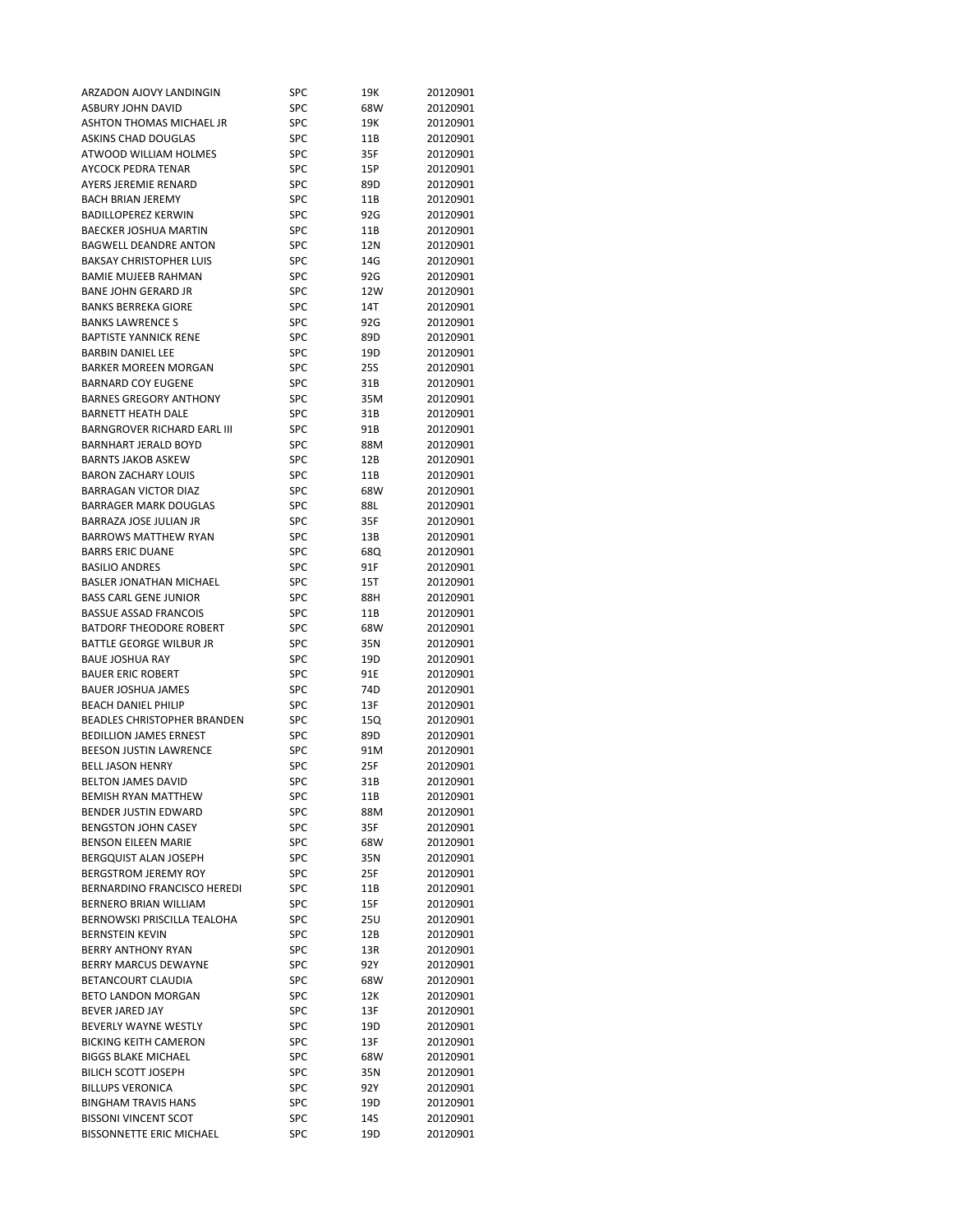| <b>BLACK RAWLIN EDWARD</b>                          | SPC        | 88M  | 20120901             |
|-----------------------------------------------------|------------|------|----------------------|
| <b>BLAKE RANDAL AARON</b>                           | SPC        | 68W  | 20120901             |
| <b>BLOEDOW WILLIAM DAVID</b>                        | SPC        | 68W  | 20120901             |
| <b>BOATWRIGHT AARON JOHN</b>                        | SPC        | 11B  | 20120901             |
| <b>BOBINEAUX JOSHUA CHRISTOPHE</b>                  | SPC        | 11B  | 20120901             |
| BOHANNON REGINALD DEWANE JR                         | SPC        | 12B  | 20120901             |
| <b>BONAPARTE DAVID LASEAN</b>                       | SPC        | 31B  | 20120901             |
| <b>BONETTI CHARLES BRIAN</b>                        | SPC        | 12Y  | 20120901             |
| <b>BONNELL BRENT EDWARD</b>                         | SPC        | 19K  | 20120901             |
| <b>BOOTHE CHARLES HENRY</b>                         | SPC        | 25U  | 20120901             |
| <b>BOOTHE EVERTON</b>                               | SPC        | 88M  | 20120901             |
| <b>BOOTZ JOSHUA KEITH</b>                           | <b>SPC</b> | 91A  | 20120901             |
| <b>BORDER JESSE DOUGLAS</b>                         | SPC        | 68W  | 20120901             |
| <b>BORJA ALEX GERALD</b>                            | SPC        | 15P  | 20120901             |
| <b>BOROFF JASON DAVID</b>                           | SPC        | 68W  | 20120901             |
| BORTZ SAMUEL JACOB                                  | SPC        | 92 Y | 20120901             |
| <b>BOWER ROBERT KEITH</b>                           | SPC        | 91B  | 20120901             |
| BOYCE BRYAN EDWARD                                  | SPC        | 11B  | 20120901             |
| <b>BRACK FREDERICK WILLIAM</b>                      | SPC        | 19D  | 20120901             |
| <b>BRADBERRY MICHAEL SCOTT</b>                      | SPC        | 11B  | 20120901             |
| <b>BRADFORD NICKOLAS PATRICK</b>                    | SPC        | 25U  | 20120901             |
| BRADLEY DESMOND HIRAM JR                            | SPC        | 27D  | 20120901             |
| <b>BRADLEY KYLE SHANE</b>                           | SPC        | 11B  | 20120901             |
| <b>BRADT JAMIE MICHELLE</b>                         | SPC        | 14E  | 20120901             |
| BRANCH JACOB BENJAMIN                               | SPC        | 35F  | 20120901             |
| <b>BRANDT JUSTIN JOHN</b>                           | SPC        | 25S  | 20120901             |
| <b>BRATTONROGERS NIKKI CHERREL</b>                  | SPC        |      |                      |
|                                                     |            | 92 Y | 20120901             |
| <b>BREEMES MATTHEW RICHARD</b>                      | SPC        | 91E  | 20120901             |
| BRICKNER ADAM MICHAEL<br><b>BRIDGE BRANDON LYNN</b> | SPC        | 11B  | 20120901<br>20120901 |
|                                                     | SPC        | 11B  |                      |
| <b>BRIDGES DANIEL FRANK</b>                         | SPC        | 19D  | 20120901             |
| <b>BRIGGS SEAN ROBERT</b>                           | SPC        | 19D  | 20120901             |
| BRIGMOND ALEXANDER JOSEPH                           | SPC        | 11B  | 20120901             |
| <b>BRINKLEY BETSY</b>                               | SPC        | 92 Y | 20120901             |
| <b>BRISENO ASHLEY MARIE</b>                         | SPC        | 92Y  | 20120901             |
| BRITT ANDREW WILLIAM                                | SPC        | 68W  | 20120901             |
| <b>BROCK JACOB ALEXANDER</b>                        | SPC        | 11B  | 20120901             |
| <b>BROOKS JARROD ALAN</b>                           | SPC        | 12W  | 20120901             |
| <b>BROOKS SHELDON LASHUN</b>                        | SPC        | 94F  | 20120901             |
| <b>BROSNAN CHRISTINE LEE</b>                        | SPC        | 35F  | 20120901             |
| <b>BROUGHER MATTHEW LEE</b>                         | SPC        | 14H  | 20120901             |
| <b>BROUILLETTE CLAYTON FORREST</b>                  | SPC        | 42A  | 20120901             |
| <b>BROWN BENJAMIN MICHAEL</b>                       | SPC        | 15N  | 20120901             |
| <b>BROWN DUSTIN HAROLD</b>                          | SPC        | 11B  | 20120901             |
| <b>BROWN DYLAN EDWARD</b>                           | SPC        | 11B  | 20120901             |
| <b>BROWN ERIC TREMAINE</b>                          | SPC        | 12W  | 20120901             |
| <b>BROWN HOYLE BRITT</b>                            | SPC        | 15Q  | 20120901             |
| <b>BROWN LONNIE MAURICE</b>                         | SPC        | 11B  | 20120901             |
| <b>BROWN PHILLIP NOLAN</b>                          | SPC        | 11B  | 20120901             |
| <b>BROWN THOMAS JAMES</b>                           | SPC        | 35F  | 20120901             |
| <b>BROWN TONDREA LATRICE</b>                        | SPC        | 92 Y | 20120901             |
| BROWNELL STANLEY RICHARD JR                         | SPC        | 12N  | 20120901             |
| <b>BRUER CHRIS JEFFREY</b>                          | SPC        | 14T  | 20120901             |
| BRUNEAU JESSICA CYNTHIA                             | <b>SPC</b> | 14T  | 20120901             |
| <b>BUCKLEY ADAM CHRISTOPHER</b>                     | SPC        | 15N  | 20120901             |
| <b>BUDHATHOKI NIRMAL</b>                            | SPC        | 91A  | 20120901             |
| <b>BULLOCK AMRY GENE III</b>                        | SPC        | 91E  | 20120901             |
| <b>BURK ROBERT LEE II</b>                           | SPC        | 15Q  | 20120901             |
| BURKE DANIEL LINCOLN III                            | SPC        | 12N  | 20120901             |
| <b>BURKS KEALA LYNN</b>                             | SPC        | 68S  | 20120901             |
| <b>BURNER IAN PATRICK</b>                           | <b>SPC</b> | 14H  | 20120901             |
| <b>BURR BRYAN LEE</b>                               | SPC        | 92 Y | 20120901             |
| <b>BUSH ALEK MICHAEL</b>                            | SPC        | 15B  | 20120901             |
| <b>BUSH DOMINICK ALEXANDER</b>                      | SPC        | 19D  | 20120901             |
| <b>BUSIENEI JOSEPH KIMELI</b>                       | SPC        | 68W  | 20120901             |
| <b>BUTLER JIMMY LEE</b>                             | SPC        | 35N  | 20120901             |
| <b>BYRD RAYMONE J</b>                               | SPC        | 25U  | 20120901             |
| <b>BYRUM KEVIN LEVI</b>                             | SPC        | 15H  | 20120901             |
| CABANAS JOSE EDUARDO JR                             | SPC        | 31B  | 20120901             |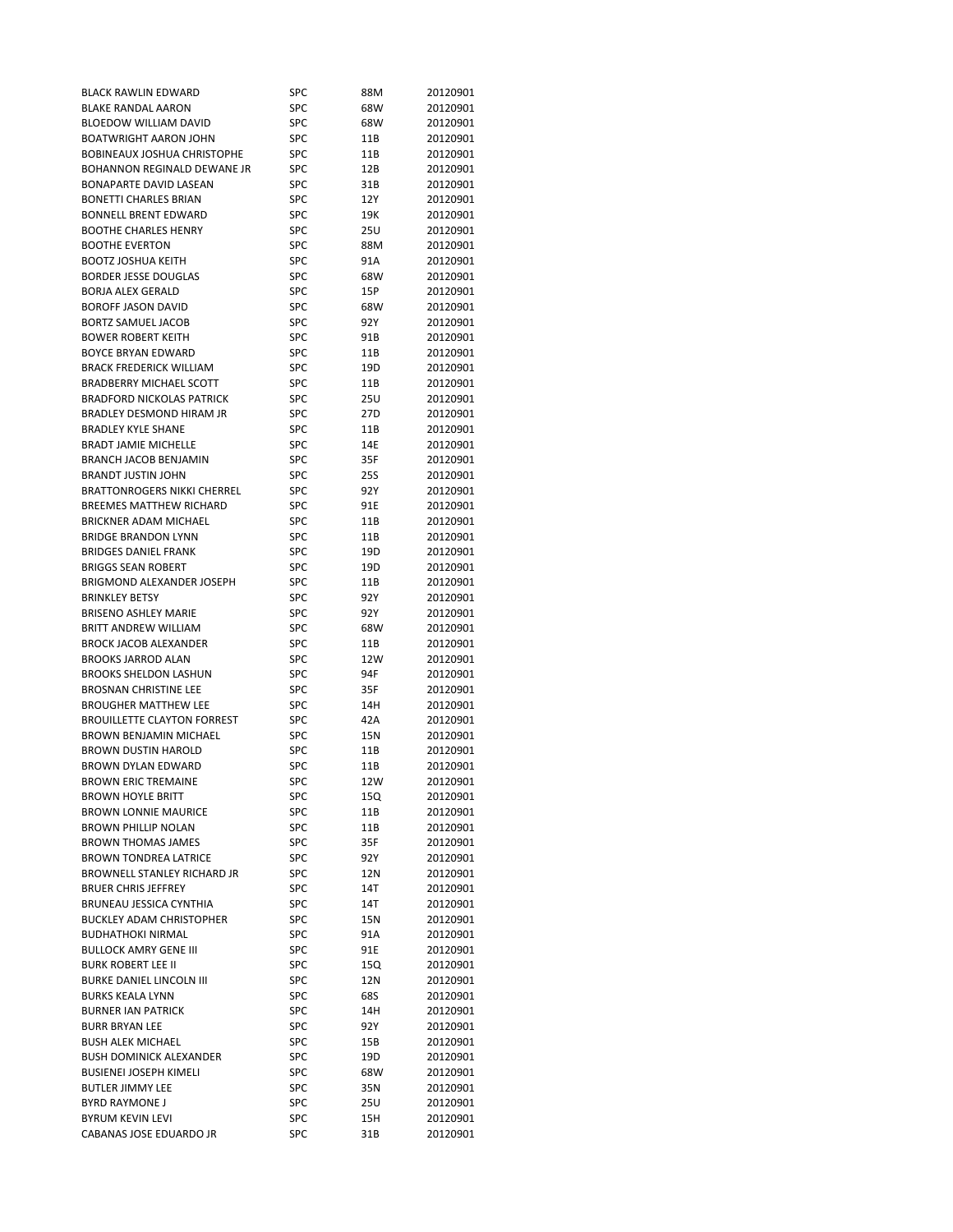| <b>CABREJOS SAIRALY</b>            | SPC        | 92 Y | 20120901 |
|------------------------------------|------------|------|----------|
| CABRERASERRATO MAGALI              | SPC        | 92A  | 20120901 |
| CAIN SHAUNTA MARIE                 | SPC        | 92G  | 20120901 |
| <b>CALL JASON MICHAEL</b>          | SPC        | 31B  | 20120901 |
| CAMELIN DONOVAN LEE                | SPC        | 74D  | 20120901 |
| CAMPBELL JARED JEFFREY             | SPC        | 35M  | 20120901 |
| CAMPBELL WILLIAM DANGELO           | SPC        | 56M  | 20120901 |
| CAMPBELL WILLIAM SCOTT             | <b>SPC</b> | 12B  | 20120901 |
| <b>CAMPOS MARIO ALBERTO</b>        | SPC        | 31B  | 20120901 |
| CANDELARIA AMANDA MARIE            | SPC        | 35F  | 20120901 |
| <b>CANNON LESTER LEE III</b>       | SPC        | 68R  | 20120901 |
| CAPO ROBERT JAMES                  | SPC        | 13F  | 20120901 |
| <b>CARDON JEFFREY PARKER</b>       | SPC        | 11C  | 20120901 |
| <b>CARICO MICHAEL JAMES</b>        | <b>SPC</b> | 13F  | 20120901 |
| <b>CARMENATE YADIAN</b>            | SPC        | 12B  | 20120901 |
| <b>CARNS KENNETH FRANK III</b>     | SPC        |      |          |
| CARPENTERWHITTEN DUSTON DEW        | SPC        | 91M  | 20120901 |
|                                    |            | 35N  | 20120901 |
| CARRELL ANDREW JOSEPH              | SPC        | 19D  | 20120901 |
| <b>CARRERO JASON</b>               | SPC        | 19D  | 20120901 |
| <b>CARRINGTON ROBERT CARLOS</b>    | SPC        | 15P  | 20120901 |
| CARROLL JONATHAN DAVID             | SPC        | 11B  | 20120901 |
| CARROLL JOSHUA BRETT               | SPC        | 11B  | 20120901 |
| CARTER JARAD CHRISTOPHER           | SPC        | 94S  | 20120901 |
| <b>CARTER JOEY DAVON</b>           | SPC        | 92Y  | 20120901 |
| <b>CARTER KENESHA SHUNTAE</b>      | SPC        | 92 Y | 20120901 |
| <b>CARTER TIMOTHY JAMES</b>        | SPC        | 88K  | 20120901 |
| CARUSO RONALD PAUL                 | SPC        | 19D  | 20120901 |
| CARVAJAL ROLANDO DEJESUS           | SPC        | 31B  | 20120901 |
| CASEY DANIEL GILBERT JR            | SPC        | 11B  | 20120901 |
| <b>CASEY NEIL PATRICK</b>          | SPC        | 11B  | 20120901 |
| CASTILLO FRANCISCO DANIEL          | SPC        | 35N  | 20120901 |
| <b>CASTILLO MICHAEL JESUS II</b>   | SPC        | 31B  | 20120901 |
| CDEBACA JACOB MICHAEL              | SPC        | 31B  | 20120901 |
| CEPEDA JIMMY XAVIER                | SPC        | 35P  | 20120901 |
| CEREMELLI BRANDON ALAN             | SPC        | 68W  | 20120901 |
| <b>CHAMPAGNE LAURA LEE</b>         | SPC        | 31B  | 20120901 |
| <b>CHANCE LYDIA AMBER</b>          | SPC        | 35F  | 20120901 |
| <b>CHANDLER BRYAN MARTRICE</b>     | SPC        | 92 Y | 20120901 |
| <b>CHANDLER JONATHAN LEE</b>       | SPC        | 15B  | 20120901 |
| <b>CHAPIN MYLES RICHARD</b>        | SPC        | 19D  | 20120901 |
| CHARBONEAU MICHAEL ROBERT          | SPC        | 11B  | 20120901 |
| <b>CHASE AMBER LYNN</b>            | SPC        | 92M  | 20120901 |
| CHASSAR STEPHEN PAUL JR            | SPC        | 11B  | 20120901 |
| <b>CHASTAIN ANTHONY JOSEPH</b>     | SPC        | 12N  | 20120901 |
| <b>CHASTAIN JASON JAMES</b>        | SPC        | 31E  | 20120901 |
| CHOI HONG SEOP                     | SPC        | 12W  | 20120901 |
| CHOI JI HYE                        | SPC        | 68W  | 20120901 |
| <b>CISNEROS ALEXANDER SEAN</b>     | SPC        | 35F  | 20120901 |
| <b>CLARK JASON GROVE</b>           | SPC        | 12C  | 20120901 |
| <b>CLARK NATALIE</b>               | SPC        | 35F  | 20120901 |
| <b>CLARK TREVOR LYNN</b>           | SPC        | 92G  | 20120901 |
| <b>CLAYTON CRAIG ALAN</b>          | SPC        | 14H  | 20120901 |
| <b>CLIFTON JOSEPH KENNETH</b>      |            |      |          |
| <b>COBIAN MARIO</b>                | SPC<br>SPC | 14H  | 20120901 |
|                                    |            | 88M  | 20120901 |
| <b>COCHRAN ETHAN RILEY</b>         | SPC        | 37F  | 20120901 |
| <b>CODY AVERY SHAWN</b>            | SPC        | 42R  | 20120901 |
| COFIELD REBECCA CHERYL             | SPC        | 36B  | 20120901 |
| <b>COLBERT LEONARD TRAMELL</b>     | SPC        | 92Y  | 20120901 |
| <b>COLE GREGORY DAVID</b>          | SPC        | 68W  | 20120901 |
| <b>COLEMAN CHRISTOPHER MICHAEL</b> | SPC        | 68E  | 20120901 |
| COLEMAN MARCUS OBRIAN              | SPC        | 92A  | 20120901 |
| <b>COLEMAN QUINTON LACOR</b>       | SPC        | 88H  | 20120901 |
| <b>COLGROVE BRIAN DONALD</b>       | SPC        | 11B  | 20120901 |
| <b>COLLAZO JUAN GABRIEL</b>        | SPC        | 68W  | 20120901 |
| <b>COLLINS BETHANY ANNE</b>        | SPC        | 35N  | 20120901 |
| <b>COLLINS CHRISTOPHER D</b>       | SPC        | 91F  | 20120901 |
| <b>COLLINS EDWARD JOSEPH II</b>    | SPC        | 11B  | 20120901 |
| <b>COLLINS JEFFREY PAUL JR</b>     |            |      |          |
|                                    | SPC        | 35N  | 20120901 |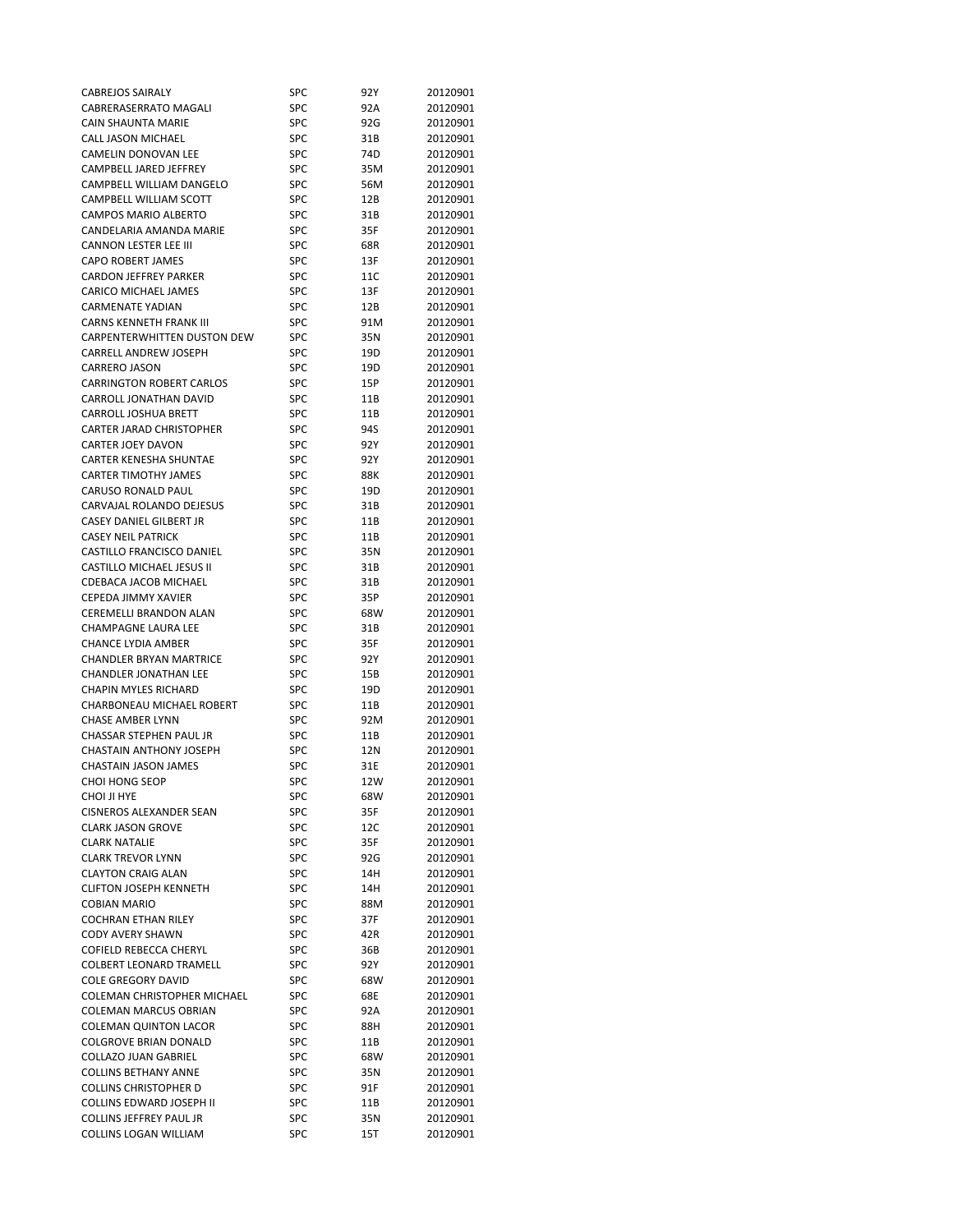| COLLINS NICOLAS JONATHAN           | SPC        | 31B  | 20120901 |
|------------------------------------|------------|------|----------|
| <b>COLLUM RYAN CORLISS</b>         | <b>SPC</b> | 37F  | 20120901 |
| COLON ALBERTO ANTONIO              | <b>SPC</b> | 19D  | 20120901 |
| COLVIN CHARLES DAVID JR            | SPC        | 88K  | 20120901 |
| COMPART MORGAN NALANI              | SPC        | 35N  | 20120901 |
| <b>CONNER MARK ALAN</b>            | <b>SPC</b> | 11B  | 20120901 |
| <b>CONNORS MICHAEL PATRICK</b>     | <b>SPC</b> | 11B  | 20120901 |
| <b>CONSTANCIO JONATHAN LEE</b>     | <b>SPC</b> | 11B  | 20120901 |
| CONTRERASMARTINEZ JOSE RAFA        | SPC        | 12B  | 20120901 |
| COOPER EDWARD DANYELL              | <b>SPC</b> | 92R  | 20120901 |
| COOPER JOHNATHAN JEROME            | <b>SPC</b> | 11B  | 20120901 |
| <b>COPELAND KYLE PATRICK</b>       | SPC        | 35P  | 20120901 |
| CORBETT MAURICE VERSHOINE J        | <b>SPC</b> | 35N  | 20120901 |
| <b>CORMIER ADRIAN LEE</b>          | <b>SPC</b> | 11B  | 20120901 |
| <b>CORONADO NIKKO DEE RAY</b>      | <b>SPC</b> | 19D  | 20120901 |
| <b>CORRIGAN CASEY JOEL</b>         | <b>SPC</b> | 35M  | 20120901 |
| <b>COSTELLO ANTHONY VINCENT</b>    | <b>SPC</b> | 35F  | 20120901 |
| <b>COSTLEY CODY RAY</b>            | SPC        | 19D  | 20120901 |
| <b>COURTNEY JASON ALEXANDER</b>    | <b>SPC</b> | 11B  | 20120901 |
| <b>COUTURE TIMOTHY MARC</b>        | SPC        |      |          |
| <b>COVINGTON JAMES CHRISTOPHER</b> |            | 25S  | 20120901 |
|                                    | <b>SPC</b> | 91S  | 20120901 |
| <b>COX SARAH BRIANNE</b>           | SPC        | 15U  | 20120901 |
| <b>COYLE PATRICK ROLAND</b>        | <b>SPC</b> | 15T  | 20120901 |
| <b>CRANFORD DOUGLAS EARL II</b>    | <b>SPC</b> | 31B  | 20120901 |
| <b>CRAWFORD BOBBIE ANNETTE</b>     | <b>SPC</b> | 25U  | 20120901 |
| <b>CRISP STEPHEN MATTHEW</b>       | <b>SPC</b> | 94M  | 20120901 |
| <b>CROSS ZIPPORAH MAE</b>          | SPC        | 35M  | 20120901 |
| <b>CROY DUSTIN MICHAEL</b>         | <b>SPC</b> | 11B  | 20120901 |
| <b>CRUTCHFIELD SEAN ANTHONY</b>    | <b>SPC</b> | 94M  | 20120901 |
| <b>CRUZ MYLYNROSE IGNACIO</b>      | <b>SPC</b> | 35M  | 20120901 |
| <b>CULBRETH MARK ANTHONY</b>       | <b>SPC</b> | 37F  | 20120901 |
| <b>CULLUM MICHAEL ANTHONY</b>      | SPC        | 12W  | 20120901 |
| <b>CURRY JIM PAUL</b>              | <b>SPC</b> | 92 Y | 20120901 |
| <b>CUSAK AUSTIN MICHAEL</b>        | SPC        | 35N  | 20120901 |
| <b>CUSHIONBERRY LAWRENCE CHRIS</b> | <b>SPC</b> | 31B  | 20120901 |
| <b>CUTHBERTSON ASHLEY JANELLE</b>  | <b>SPC</b> | 88M  | 20120901 |
| DALEY JEREMY KENNETH               | SPC        | 94F  | 20120901 |
| DALINDIN ERWIN FRANCISCO           | SPC        | 12C  | 20120901 |
| DANCE MILES LESLIE                 | <b>SPC</b> | 19D  | 20120901 |
| DARLING ROBERT RUSSELL             | SPC        | 25N  | 20120901 |
| DAVIDSONHOOD SIMON                 | SPC        | 11B  | 20120901 |
| DAVIS AARON PAUL                   | SPC        | 68W  | 20120901 |
| <b>DAVIS DILLON RAY</b>            | <b>SPC</b> | 11B  | 20120901 |
| DAVIS JACOBY MICHAEL               | SPC        | 46Q  | 20120901 |
| DAVIS JAMES GREGORY                | SPC        | 15J  | 20120901 |
| DAVIS KURTIS WARREN                | SPC        | 92 Y | 20120901 |
| <b>DAVIS RYAN ELLIOTT</b>          | SPC        | 92 Y | 20120901 |
| DAVISON CLAUDIA BEATRICE           | SPC        | 68W  | 20120901 |
| <b>DAYTON ERIC ALAN</b>            | SPC        | 19D  | 20120901 |
| <b>DEARMAS APRIL DAWN</b>          | SPC        | 46Q  | 20120901 |
| DEBERRY TIMOTHY CRAIG JR           | SPC        | 11B  | 20120901 |
| DEFLORIN JOHN ALBERT               | SPC        | 91B  | 20120901 |
| DEJESUS DAVID EDGARDO              | SPC        | 11B  | 20120901 |
| DELACH BRADLEY ALEXANDER           | SPC        | 35F  | 20120901 |
| DELAROSA SALVADOR AMOS             | SPC        | 68W  | 20120901 |
| DELOERA MARCOS ALBERTO             | SPC        | 13F  | 20120901 |
| <b>DELOZIER KRYSTINA MARIE</b>     | SPC        | 74D  | 20120901 |
| DEMASELLIS ANDREW OWEN             | SPC        |      | 20120901 |
| DEMOSS VINCENT EARL JR             |            | 35F  | 20120901 |
|                                    | SPC        | 92R  |          |
| DENISON CHARLES ALLEN              | SPC        | 31B  | 20120901 |
| <b>DENNEY GENE BURFORD</b>         | SPC        | 25S  | 20120901 |
| DENNIS SHAWN WAYNE                 | SPC        | 12W  | 20120901 |
| <b>DESENDER ANTHONY PATRICK</b>    | SPC        | 15T  | 20120901 |
| <b>DESHANNON ROBERT ANTHONY II</b> | <b>SPC</b> | 92 Y | 20120901 |
| DEZELAN MATTHEW PETER              | SPC        | 11B  | 20120901 |
| DIAZ ANDREW CESARIO                | SPC        | 11B  | 20120901 |
| DIAZ JENNA CHRISTINE               | SPC        | 35N  | 20120901 |
| DIAZ MATHEW JOSE                   | SPC        | 88M  | 20120901 |
| DIAZ RICHARD ANTHONY               | SPC        | 13F  | 20120901 |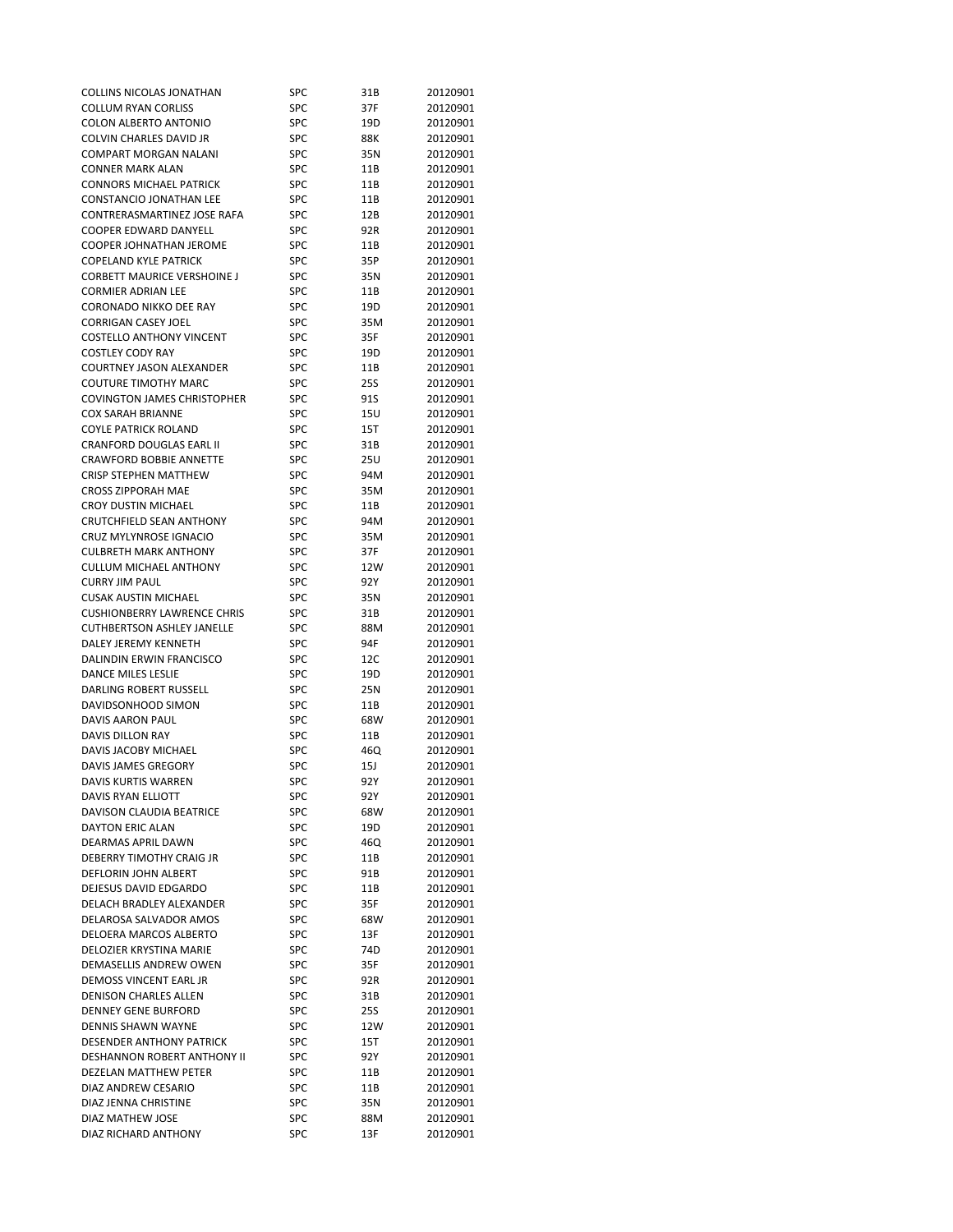| DICK RYAN WILLIAM                | SPC        | 19D  | 20120901 |
|----------------------------------|------------|------|----------|
| DIGGINS MATTHEW WESLEY           | <b>SPC</b> | 89D  | 20120901 |
| DILDINE COREY ANDREW             | SPC        | 35N  | 20120901 |
| DILLON AARON MICHAEL             | SPC        | 11B  | 20120901 |
| DILWORTH RAYMOND DON             | SPC        | 68W  | 20120901 |
| <b>DIMON COREY RAY</b>           | SPC        | 11B  | 20120901 |
| DINH LONG BAO                    | SPC        | 11B  | 20120901 |
| DISTANCE EDWARD MCKINLEY         | SPC        | 37F  | 20120901 |
| DIZINNO JONATHAN PETER           | SPC        | 13F  | 20120901 |
| DIZON BENGIBSON ROBERTO          | SPC        | 35P  | 20120901 |
| <b>DOBARD FENTON G JR</b>        | <b>SPC</b> | 91C  | 20120901 |
| DODD RYAN THOMAS                 | SPC        | 68P  | 20120901 |
| <b>DODSON PATRICK ANTHONY</b>    | <b>SPC</b> |      |          |
|                                  |            | 25N  | 20120901 |
| <b>DOESBURG JOHANNES</b>         | <b>SPC</b> | 25C  | 20120901 |
| <b>DOOLEY TRAVIS HERBERT</b>     | SPC        | 11B  | 20120901 |
| DORMANEN MARK DAVID              | SPC        | 19K  | 20120901 |
| DOSTER DAVID RYAN                | <b>SPC</b> | 11B  | 20120901 |
| DOUTHIT ANDREW N                 | SPC        | 14G  | 20120901 |
| DOW KEITH WALTER                 | SPC        | 31B  | 20120901 |
| DRIVER BLAKE EDWARD              | <b>SPC</b> | 13P  | 20120901 |
| <b>DUCETTE TYRON</b>             | SPC        | 13F  | 20120901 |
| DUFFY DANIEL JOSEPH              | SPC        | 14H  | 20120901 |
| DUNCAN TRAVIS MICHAEL            | SPC        | 15T  | 20120901 |
| <b>DUNN KELLY LOUISE</b>         | SPC        | 15G  | 20120901 |
| <b>DUONG TIN HOANG</b>           | <b>SPC</b> | 12B  | 20120901 |
| DUPREE NATASHA NICHELLE          | SPC        | 42A  | 20120901 |
| <b>DURAN ANDRES F</b>            | SPC        | 92 Y | 20120901 |
| DURAN RICHARD NATHAN             | SPC        | 11B  | 20120901 |
| <b>DURIAS GRIFFIN PHILLIP</b>    | SPC        | 11B  | 20120901 |
| <b>DYSON HEATHER BRIANNE</b>     | SPC        | 92A  | 20120901 |
| <b>EARL RYAN EUGENE</b>          | <b>SPC</b> | 11B  | 20120901 |
| <b>EBERHART JUSTIN RICHARD</b>   | <b>SPC</b> | 31B  | 20120901 |
| <b>ECHEBERRY SARA CHRISTINE</b>  | SPC        | 68W  | 20120901 |
| EDINGER JASON DOUGLAS            | <b>SPC</b> | 11B  | 20120901 |
| <b>EDMONDS JOSHUAH PATRICK</b>   | SPC        | 89D  | 20120901 |
| EDWARDS JESSE WILLIAM III        |            |      |          |
|                                  | <b>SPC</b> | 91M  | 20120901 |
| <b>EDWARDS MATTHEW SCOTT</b>     | SPC        | 14H  | 20120901 |
| EFTA LEVI JOE                    | SPC        | 15F  | 20120901 |
| <b>EIKENHORST COLIN LEE</b>      | <b>SPC</b> | 11B  | 20120901 |
| EISON CUPID JOB                  | SPC        | 25U  | 20120901 |
| EKBLAD CASSANDRA JEAN            | <b>SPC</b> | 35P  | 20120901 |
| <b>ELDER SCOTT ANTHONY</b>       | <b>SPC</b> | 88N  | 20120901 |
| <b>ELIAS STEPHEN JOHN</b>        | <b>SPC</b> | 11B  | 20120901 |
| ELLIOTT JOSHUA MICHAEL           | SPC        | 11B  | 20120901 |
| ELLIS SHAWN ERIC                 | SPC        | 13D  | 20120901 |
| <b>ELMAMOUN HANAE</b>            | SPC        | 09L  | 20120901 |
| <b>ELMORE GRADY MICHAEL</b>      | SPC        | 15T  | 20120901 |
| <b>ELY THOMAS JEFFREY</b>        | SPC        | 15U  | 20120901 |
| <b>EMANUEL CORBIN ANDREW</b>     | SPC        | 11B  | 20120901 |
| <b>EMERY JUSTIN LEE</b>          | SPC        | 31E  | 20120901 |
| <b>EMORE GEORGE FERRIS</b>       | SPC        | 31B  | 20120901 |
| <b>ERARD MICHAEL THOMAS</b>      | SPC        | 12N  | 20120901 |
| <b>ERMER AARON EDWARD</b>        | SPC        | 11B  | 20120901 |
| ESPINOZA ANDREW XAVIER           | SPC        | 11B  | 20120901 |
| EUTON JAMES TIMOTHYEDWIN         | SPC        | 13D  | 20120901 |
| <b>EVANS STEPHANIE JEAN</b>      | SPC        | 14T  | 20120901 |
| <b>EVENS ANDREW PHILLIP</b>      | <b>SPC</b> | 31B  | 20120901 |
| <b>EYLANDT GREGORY DOUGLAS</b>   | SPC        | 15E  | 20120901 |
| <b>FAIR ROBERT ANTHONY</b>       |            |      |          |
|                                  | SPC        | 91E  | 20120901 |
| FARAGALLA FADY NOSHY             | SPC        | 35P  | 20120901 |
| FARGHALY MOHAMED SAYED           | SPC        | 09L  | 20120901 |
| <b>FARISS JOHN EDWARD</b>        | SPC        | 12B  | 20120901 |
| <b>FAVORS DONNAVUS CEDRIC JR</b> | SPC        | 25R  | 20120901 |
| FEENEY ALEXANDER MICHAEL         | SPC        | 31B  | 20120901 |
| FEENEY HEATHER LYN               | SPC        | 31B  | 20120901 |
| FELICIANOECHEVARRIA JORGE L      | SPC        | 92Y  | 20120901 |
| FERRO BRADLEY M                  | SPC        | 19D  | 20120901 |
| FIELD ROBERT ALLEN II            | SPC        | 14H  | 20120901 |
| FIELDINGCHILES VAUGHN WAYNE      | SPC        | 12N  | 20120901 |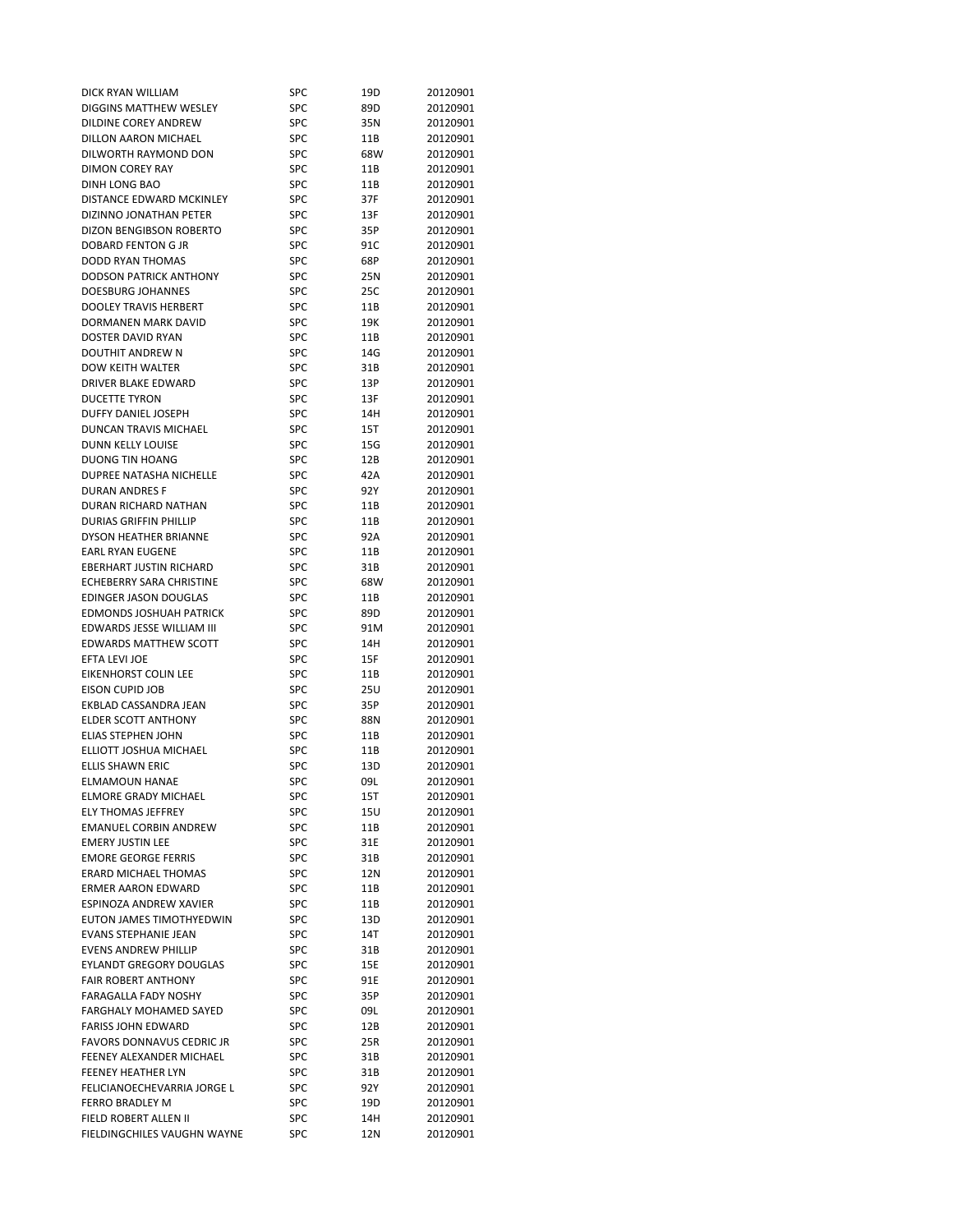| FIFE NATHAN MELVIN                                  | SPC               | 11B        | 20120901             |
|-----------------------------------------------------|-------------------|------------|----------------------|
| <b>FINK RICHARD FRANCIS</b>                         | <b>SPC</b>        | 31B        | 20120901             |
| <b>FINNEY GEORGE JEREMY</b>                         | SPC               | 19D        | 20120901             |
| FISCHER JACOB WILLIAM                               | <b>SPC</b>        | 11B        | 20120901             |
| <b>FISHER PATRICK ARON</b>                          | SPC               | 19D        | 20120901             |
| <b>FITCHETT LUCAS ROBERT</b>                        | <b>SPC</b>        | 31B        | 20120901             |
| <b>FITZGERALD SEAN FRANCIS</b>                      | <b>SPC</b>        | 68W        | 20120901             |
| <b>FLAGG SOPHIA MICHELLE</b>                        | <b>SPC</b>        | 36B        | 20120901             |
| FLETCHER JOHN CAPIE III                             | <b>SPC</b>        | 13D        | 20120901             |
| <b>FLOR ANDREW PAUL</b>                             | SPC               | 35M        | 20120901             |
| <b>FLORES THOMAS WESLEY</b>                         | SPC               | 25U        | 20120901             |
| <b>FLOWERS DONALD</b>                               | SPC               | 19D        | 20120901             |
| <b>FLUGENCE TYRA RENEE</b>                          | <b>SPC</b>        | 68D        | 20120901             |
| <b>FOGO COURTNEY PAUL</b>                           | SPC               | 68Q        | 20120901             |
| <b>FOISTER BRANDON D</b>                            | <b>SPC</b>        | 13F        | 20120901             |
| FOLLEY ROCKY DWAYNE II                              | <b>SPC</b>        | 35F        | 20120901             |
| FORENSKI JACOB MICHAEL                              | SPC               | 15T        | 20120901             |
| <b>FORRISTER MATTHEW JAKE</b>                       | <b>SPC</b>        | 11B        | 20120901             |
| <b>FOSTER BRIAN RASON</b>                           | SPC               | 19D        | 20120901             |
| FOSTER JOE ALLEN JR                                 | SPC               | 36B        | 20120901             |
| FOSTERMOTTRAM SHAWN STEPHEN                         | SPC               | 35F        | 20120901             |
| <b>FOYE AARON NILSSON</b>                           | SPC               | 89D        | 20120901             |
| FRANK JOSEPH J C L N                                | SPC               | 11B        | 20120901             |
| <b>FREGOSO GLORY PATRICIA</b>                       | SPC               | 89A        | 20120901             |
| FREITAG KRISTOPHER LEE                              | SPC               | 19D        | 20120901             |
| <b>FRIBERG JEFFREY HAMILTON</b>                     | SPC               | 19K        | 20120901             |
| FRIDAY SEAN JAMES JR                                | <b>SPC</b>        | 35F        | 20120901             |
| FRIESON DARNELL SHAWNTAY                            | SPC               | 92Y        | 20120901             |
| FRITZ JASON EDWARD<br><b>FROST ANTHONY AUGUSTUS</b> | SPC<br>SPC        | 15P<br>74D | 20120901<br>20120901 |
| <b>FRUTIG AUSTIN PARKER</b>                         | SPC               | 14S        | 20120901             |
| <b>FRY TIMOTHY DENNIS</b>                           | SPC               | 15W        | 20120901             |
| <b>FUQUA JUSTIN DARYL</b>                           | SPC               | 15N        | 20120901             |
| <b>GADISON JARRETT ROSS</b>                         | SPC               | 68W        | 20120901             |
| <b>GAGLIARDI GINA MARIE</b>                         | SPC               | 92Y        | 20120901             |
| <b>GAINES CLAYTON</b>                               | <b>SPC</b>        | 91B        | 20120901             |
| GAJJELA RAJA RAJESHWAR RED                          | SPC               | 15U        | 20120901             |
| <b>GALLAHER MATTHEW STEPHEN</b>                     | SPC               | 25C        | 20120901             |
| <b>GALLANT RUSSELL JOHN</b>                         | SPC               | 15Q        | 20120901             |
| <b>GALLUN KEVIN JAMES</b>                           | SPC               | 25U        | 20120901             |
| <b>GAMBONI JACOB ROY</b>                            | SPC               | 11C        | 20120901             |
| <b>GANDIA JOSEPH GABRIEL</b>                        | SPC               | 89A        | 20120901             |
| <b>GANESHAN RAJARAM</b>                             | <b>SPC</b>        | 15H        | 20120901             |
| <b>GARCED RAYMOND ANTHONY</b>                       | SPC               | 31B        | 20120901             |
| <b>GARCIA GIOVANNY</b>                              | <b>SPC</b>        | 35N        | 20120901             |
| <b>GARCIA KEVIN SCOTT</b>                           | SPC               | 92Y        | 20120901             |
| <b>GARCIA RAUL ANDRADE</b>                          | <b>SPC</b>        | 91C        | 20120901             |
| <b>GARMON MAURICE ORLANDO II</b>                    | SPC               | 92 Y       | 20120901             |
| <b>GARNER ROBERT EARL JR</b>                        | SPC               | 91M        | 20120901             |
| <b>GARRETT MICHAEL ALAN</b>                         | SPC               | 12R        | 20120901             |
| <b>GARRETT PATRICK JAY</b>                          | <b>SPC</b>        | 35F        | 20120901             |
| <b>GARRIS JEREL LEE</b>                             | SPC               | 12 Y       | 20120901             |
| <b>GARRISON CHARLES GRAY</b>                        | <b>SPC</b>        | 11B        | 20120901             |
| <b>GARZA CHRISTOPHER JUSTIN</b>                     | SPC               | 68W        | 20120901             |
| <b>GARZA RUBEN JR</b><br><b>GASH ROBERT SCOTT</b>   | SPC               | 13F        | 20120901             |
| <b>GAVIRIA GEOFFREY</b>                             | SPC<br><b>SPC</b> | 11B        | 20120901<br>20120901 |
| <b>GAYNOR BAKARI ASANTE WARDEL</b>                  | SPC               | 36B<br>25U | 20120901             |
| <b>GEHRET RACHEL MARIE</b>                          | SPC               | 14G        | 20120901             |
| <b>GEORGE MORGAN WADE</b>                           | <b>SPC</b>        | 11B        | 20120901             |
| <b>GERACI JOSEPH ANTHONY</b>                        | <b>SPC</b>        | 15Y        | 20120901             |
| <b>GERAGHTY THOMAS MICHAEL</b>                      | SPC               | 13F        | 20120901             |
| <b>GEROW MONTURA B</b>                              | SPC               | 88M        | 20120901             |
| <b>GIBSON KEVIN MASON</b>                           | SPC               | 12B        | 20120901             |
| <b>GIDDENS PAUL LEVAR</b>                           | SPC               | 68W        | 20120901             |
| GIERL BENJAMIN WILLIAM                              | SPC               | 31B        | 20120901             |
| <b>GILBERT DANNY RAY JR</b>                         | SPC               | 68W        | 20120901             |
| <b>GILCREASE SHERRIE LAVERNE</b>                    | SPC               | 92 Y       | 20120901             |
| <b>GILDON CHARLES MATTHEW</b>                       | SPC               | 13F        | 20120901             |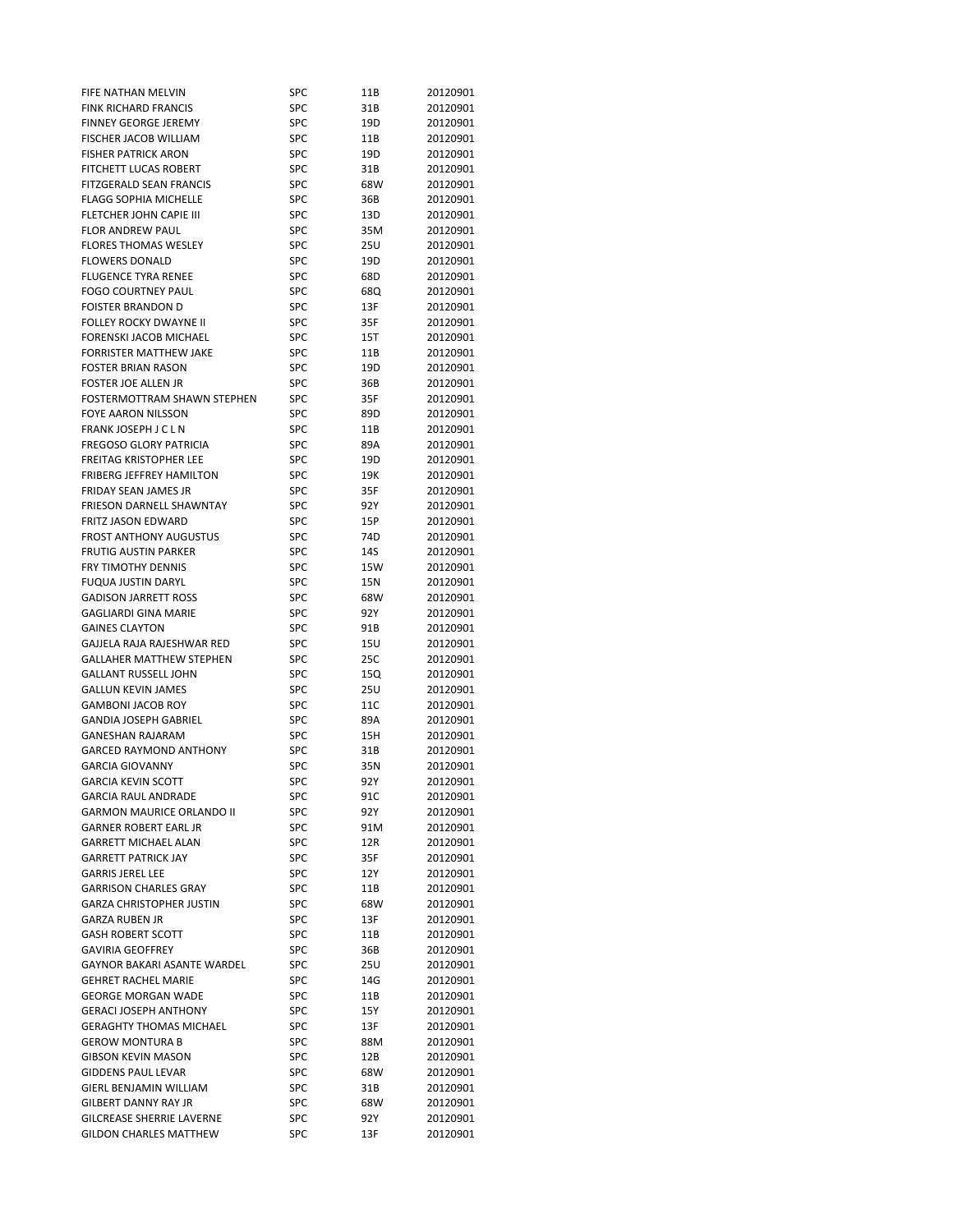| GILES JASON JOHN                                | SPC        | 35M  | 20120901 |
|-------------------------------------------------|------------|------|----------|
| <b>GILLAM FRANK EDWARD</b>                      | <b>SPC</b> | 11B  | 20120901 |
| GILLIAM JAMES ADAM                              | SPC        | 13F  | 20120901 |
| <b>GILLIAM TAVARES DIJON</b>                    | <b>SPC</b> | 25U  | 20120901 |
| <b>GILMOR HEATHER BETH</b>                      | SPC        | 15N  | 20120901 |
| <b>GILMORE BRANDON JOSEPH</b>                   | <b>SPC</b> | 35M  | 20120901 |
| <b>GIRELA DANNY GARZA</b>                       | <b>SPC</b> | 68D  | 20120901 |
| <b>GLASS BRIAN PATRICK</b>                      | <b>SPC</b> | 46Q  | 20120901 |
| <b>GLASS JACOB CHARLES</b>                      | SPC        | 12B  | 20120901 |
| <b>GODIN SETH JOSEPH</b>                        | SPC        | 91E  | 20120901 |
| <b>GODWIN MICHAEL JAY</b>                       | <b>SPC</b> | 11B  | 20120901 |
| <b>GOLCHER MATTHEW DERRICK</b>                  | <b>SPC</b> | 11B  | 20120901 |
| <b>GOMEZ ISAMAR ALDACO</b>                      | SPC        | 35F  | 20120901 |
| <b>GONZALES CHRISTOPHER ADAM</b>                | <b>SPC</b> | 35F  | 20120901 |
| <b>GONZALES JONATHAN ANDREW</b>                 | <b>SPC</b> | 11B  | 20120901 |
| <b>GONZALEZ ERNESTO</b>                         | <b>SPC</b> |      | 20120901 |
|                                                 |            | 68W  |          |
| <b>GONZALEZ PORFIRIO</b>                        | SPC        | 92 Y | 20120901 |
| <b>GOOD STEVEN BLAKE</b>                        | <b>SPC</b> | 31B  | 20120901 |
| <b>GOODING JERRY WALTER</b>                     | SPC        | 68W  | 20120901 |
| <b>GORDON CHRISTOPHER A</b>                     | SPC        | 31B  | 20120901 |
| <b>GOSSAGE KYLE JOSEPH</b>                      | SPC        | 94M  | 20120901 |
| <b>GRAHAM MATHEW STEPHEN</b>                    | SPC        | 35N  | 20120901 |
| <b>GRAHAM SEAN PATRICK</b>                      | SPC        | 13F  | 20120901 |
| <b>GRANT AIMEE JANICE</b>                       | <b>SPC</b> | 31B  | 20120901 |
| <b>GRAVES WAYNE JACKSON</b>                     | SPC        | 14T  | 20120901 |
| <b>GRAYSON MATTHEW ALAN</b>                     | SPC        | 35N  | 20120901 |
| <b>GREEN BRANDON MICHAEL</b>                    | SPC        | 31D  | 20120901 |
| <b>GREEN KATHY MICHELLE</b>                     | <b>SPC</b> | 36B  | 20120901 |
| <b>GREEN MARCEL</b>                             | SPC        | 88N  | 20120901 |
| <b>GREENE SHELVIA KENTA</b>                     | <b>SPC</b> | 68H  | 20120901 |
| <b>GREER KENNETH MCNANCE</b>                    | <b>SPC</b> | 36B  | 20120901 |
| <b>GREIDER MATTHEW LEE</b>                      | <b>SPC</b> | 68S  | 20120901 |
| <b>GRIGISS EVANGELIA</b>                        | <b>SPC</b> | 25V  | 20120901 |
| <b>GRIMES GEOFFREY MICHAEL</b>                  | SPC        | 19D  | 20120901 |
| <b>GROOMS NATHANIAL DAVID</b>                   | <b>SPC</b> | 88M  | 20120901 |
| <b>GUEVARA ELVIS RAFAEL</b>                     | SPC        | 94A  | 20120901 |
| <b>GUINN JUSTIN MICHAEL</b>                     | SPC        | 11B  | 20120901 |
| HAAS WESLEY WILLIAM                             | SPC        | 11B  | 20120901 |
| <b>HADLAND ALLAN JAMES</b>                      | <b>SPC</b> | 11B  | 20120901 |
| HAGENS BRENDAN MICHAEL                          | SPC        | 31B  | 20120901 |
| <b>HAILE CHRISTOPHER RYAN</b>                   | SPC        | 35N  | 20120901 |
| HALL CHRISTOPHER DAVID                          | SPC        | 88M  | 20120901 |
| <b>HALL DOUGLAS SCOTT</b>                       | <b>SPC</b> | 11B  | 20120901 |
| HALL HADASA ISABEL                              | SPC        | 35F  | 20120901 |
| <b>HALL JAMES MICHAEL</b>                       | SPC        | 35G  | 20120901 |
| <b>HALL WHITNEY ROSE</b>                        | <b>SPC</b> | 12C  | 20120901 |
| HALL ZACHERY JOHN                               | SPC        | 35F  | 20120901 |
| <b>HALLECKSON MATTHEW RYAN</b>                  | SPC        | 91A  | 20120901 |
| HAMER DUSTIN MICHAEL                            | SPC        | 31B  | 20120901 |
| HAMILTON ERIC JEFFERSON                         | SPC        | 42R  | 20120901 |
| HAMMES JACOB RYAN                               | SPC        |      |          |
|                                                 |            | 25S  | 20120901 |
| HAMPTON MATTHEW WAYNE<br>HAND GREGORY EUGENE JR | SPC        | 13F  | 20120901 |
| HANDY NATASHA LYNN                              | SPC        | 31B  | 20120901 |
|                                                 | SPC        | 35M  | 20120901 |
| <b>HANSON TIMOTHY ANDREW</b>                    | SPC        | 68S  | 20120901 |
| HANSON ZACHARY BERNELL                          | SPC        | 11B  | 20120901 |
| <b>HARDY TRIVIA KAY</b>                         | SPC        | 92Y  | 20120901 |
| HARGUS DREW WILLIAM                             | SPC        | 19D  | 20120901 |
| HARRIS JAMAAL KENTE                             | SPC        | 88M  | 20120901 |
| <b>HARRIS MATTHEW TROY</b>                      | SPC        | 68W  | 20120901 |
| HARRIS SYLVESTER RICARDO                        | SPC        | 35M  | 20120901 |
| <b>HART BRANDON DALE</b>                        | SPC        | 19D  | 20120901 |
| HART JOSEPH DONAT                               | SPC        | 19D  | 20120901 |
| HART WESLIE BO                                  | SPC        | 31B  | 20120901 |
| HARTMAN CARLTON PAUL IV                         | SPC        | 13D  | 20120901 |
| <b>HARVEY ROBERT JOSEPH</b>                     | SPC        | 12B  | 20120901 |
| HATELY JOHN ROBERT                              | SPC        | 11B  | 20120901 |
| HATTEN SCOTTIE LAMAR                            | SPC        | 92A  | 20120901 |
| HAUN RYAN LEWIS                                 | SPC        | 68W  | 20120901 |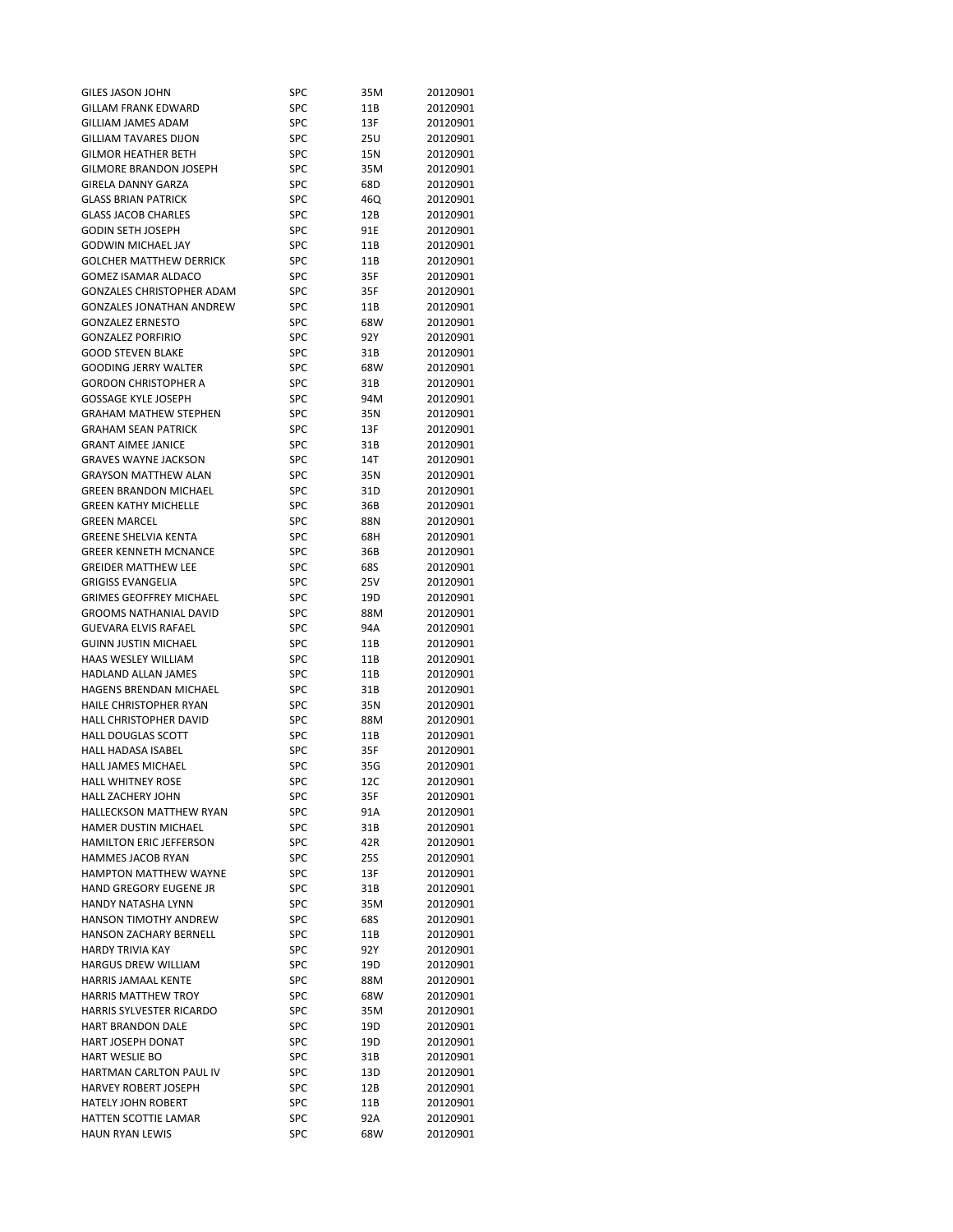| <b>HAUSER DAVID</b>               | SPC        | 11B  | 20120901 |
|-----------------------------------|------------|------|----------|
| HAYCRAFT NICHOLAS ANDREW          | SPC        | 13F  | 20120901 |
| <b>HAYES SONIA DIAS</b>           | <b>SPC</b> | 68X  | 20120901 |
| <b>HAYNES CHARLIE LEE JR</b>      | SPC        | 92Y  | 20120901 |
| <b>HAYNES IAN STACEY</b>          | SPC        | 68W  | 20120901 |
| HAZLEY ROSHAUNDRA MONIQUE         | <b>SPC</b> | 92 Y | 20120901 |
| <b>HECKMAN CARL ABRAHAM</b>       | <b>SPC</b> | 12N  | 20120901 |
| HECKMAN KENNITH ALLEN             | <b>SPC</b> | 15U  | 20120901 |
| <b>HELMS GARY DALE</b>            | <b>SPC</b> | 92 Y | 20120901 |
| HEMMING TRACY LEE II              | SPC        | 19D  | 20120901 |
| <b>HENDLEY JAMIE RAY</b>          | SPC        | 13B  | 20120901 |
| <b>HENDRICKSON NEAL AARON</b>     | SPC        | 12B  | 20120901 |
| HERNANDEZ ARTURO ALEJANDRO        | <b>SPC</b> | 19D  | 20120901 |
| <b>HERNANDEZ ROGELIO</b>          | <b>SPC</b> | 27D  | 20120901 |
| <b>HERRERA MARLON</b>             | SPC        | 15T  | 20120901 |
| <b>HERRING MICHAEL WARREN</b>     | SPC        | 13D  | 20120901 |
| <b>HERZOG VINCENT DANIEL</b>      | <b>SPC</b> |      |          |
|                                   |            | 15J  | 20120901 |
| HESSE ARYANNA CONSTANTINA         | SPC        | 25U  | 20120901 |
| HEYDENREICH JORDAN PAUL           | <b>SPC</b> | 12C  | 20120901 |
| HIGHLEY NICHOLAS RYAN             | <b>SPC</b> | 14H  | 20120901 |
| HILL RAISA GUZMAN                 | <b>SPC</b> | 89D  | 20120901 |
| <b>HINKSHARVEY STEFAN</b>         | <b>SPC</b> | 88M  | 20120901 |
| HINTON ANDREA NICOLE              | <b>SPC</b> | 92 Y | 20120901 |
| HISSAM JOSHUA KOAL                | <b>SPC</b> | 15U  | 20120901 |
| <b>HOGUE JOSHUA DAVID</b>         | <b>SPC</b> | 12B  | 20120901 |
| HOLDEN CARLA LANNET               | <b>SPC</b> | 15P  | 20120901 |
| <b>HOLLIDAY MAUREEN NICOLE</b>    | SPC        | 25L  | 20120901 |
| <b>HOLLINGER KANDI ROSE</b>       | <b>SPC</b> | 89B  | 20120901 |
| <b>HOLMES RACHEL MARIE</b>        | <b>SPC</b> | 35F  | 20120901 |
| HOLT ALEXANDER ODELL              | SPC        | 88M  | 20120901 |
| HONE JOSHUA PAUL                  | <b>SPC</b> | 11B  | 20120901 |
| <b>HOOD ZACKARY EUGENE</b>        | SPC        | 91P  | 20120901 |
| <b>HOPKINS JOSHUA KYLE</b>        | <b>SPC</b> | 12B  | 20120901 |
| <b>HOPSON GARY PAUL JR</b>        | <b>SPC</b> | 11B  | 20120901 |
| HORNYAK MICHAEL FRANK             | <b>SPC</b> | 91C  | 20120901 |
| <b>HORTON ARTHUR LEE JR</b>       | SPC        | 88M  | 20120901 |
| HOULE ALICIA MICHELLE LYNN        | SPC        | 35F  | 20120901 |
| <b>HOWARD AVERY JUDD</b>          | <b>SPC</b> | 25Q  | 20120901 |
| HUBBARD ADAM THOMAS RAY           | SPC        | 31B  | 20120901 |
| <b>HUCK BENJAMIN TAYLOR</b>       | SPC        | 11B  | 20120901 |
| HUEPENBECKER JOSHUAH DAVID        | <b>SPC</b> | 68W  | 20120901 |
| HUERTA MARIO MATTHEW              | <b>SPC</b> | 25U  | 20120901 |
| <b>HUGHES LAMAR DAVID</b>         | SPC        | 92 Y | 20120901 |
| <b>HUME CHAD LEEFITE</b>          | <b>SPC</b> | 11B  | 20120901 |
| <b>HUMES JAMES LEROY</b>          | SPC        | 25U  | 20120901 |
| HUNTSINGER TRENTON CHARLES        | SPC        | 14H  | 20120901 |
| HUTCHESON WILLIAM DONALD II       | <b>SPC</b> | 14E  | 20120901 |
| HUYNH AN                          | SPC        | 92G  | 20120901 |
| HUYNH PHILLIP CHIANGFENG          | SPC        | 68W  | 20120901 |
| <b>HYDER NICHOLAS NOLEN</b>       | SPC        | 19D  | 20120901 |
| <b>ILIFF BRADLEY JAMES</b>        | SPC        | 14H  | 20120901 |
| <b>INTILE PATRICK CHRISTOPHER</b> | SPC        | 92Y  | 20120901 |
| <b>IOSEFA BENJAMIN SUA JR</b>     | SPC        | 91S  | 20120901 |
| <b>ISAAC TIMOTHY RYAN</b>         | SPC        | 15W  | 20120901 |
| <b>ISKANDAROV ELNUR</b>           | SPC        | 11B  | 20120901 |
| <b>ISON STEVEN CHARLES</b>        | SPC        | 74D  | 20120901 |
| JACKSON ARTHUR GENE JR            | SPC        | 68W  | 20120901 |
| <b>JACKSON BRETT MICHAEL</b>      | SPC        | 11B  | 20120901 |
| JACKSON DOUGLAS EARL IV           | SPC        |      | 20120901 |
| JACKSON KEITH DANIELLAMONT        | <b>SPC</b> | 13F  |          |
|                                   |            | 13B  | 20120901 |
| <b>JACKSON ROBERT RAY</b>         | SPC        | 36B  | 20120901 |
| JACQUITTE JEAN MOISE              | SPC        | 68W  | 20120901 |
| JAMES MARK ANDREW                 | SPC        | 68W  | 20120901 |
| JANSSEN MICHAEL DAVID             | SPC        | 25U  | 20120901 |
| JARZYK MATTHEW THOMAS             | SPC        | 31B  | 20120901 |
| JEFFERY CHRISTOPHER LEEROY        | SPC        | 15T  | 20120901 |
| JENNINGS AKPAN OLATUNJI           | SPC        | 68W  | 20120901 |
| JENSEN SAMUEL LOUIS               | SPC        | 35P  | 20120901 |
| JERNIGAN CHAD MARVIN              | SPC        | 92R  | 20120901 |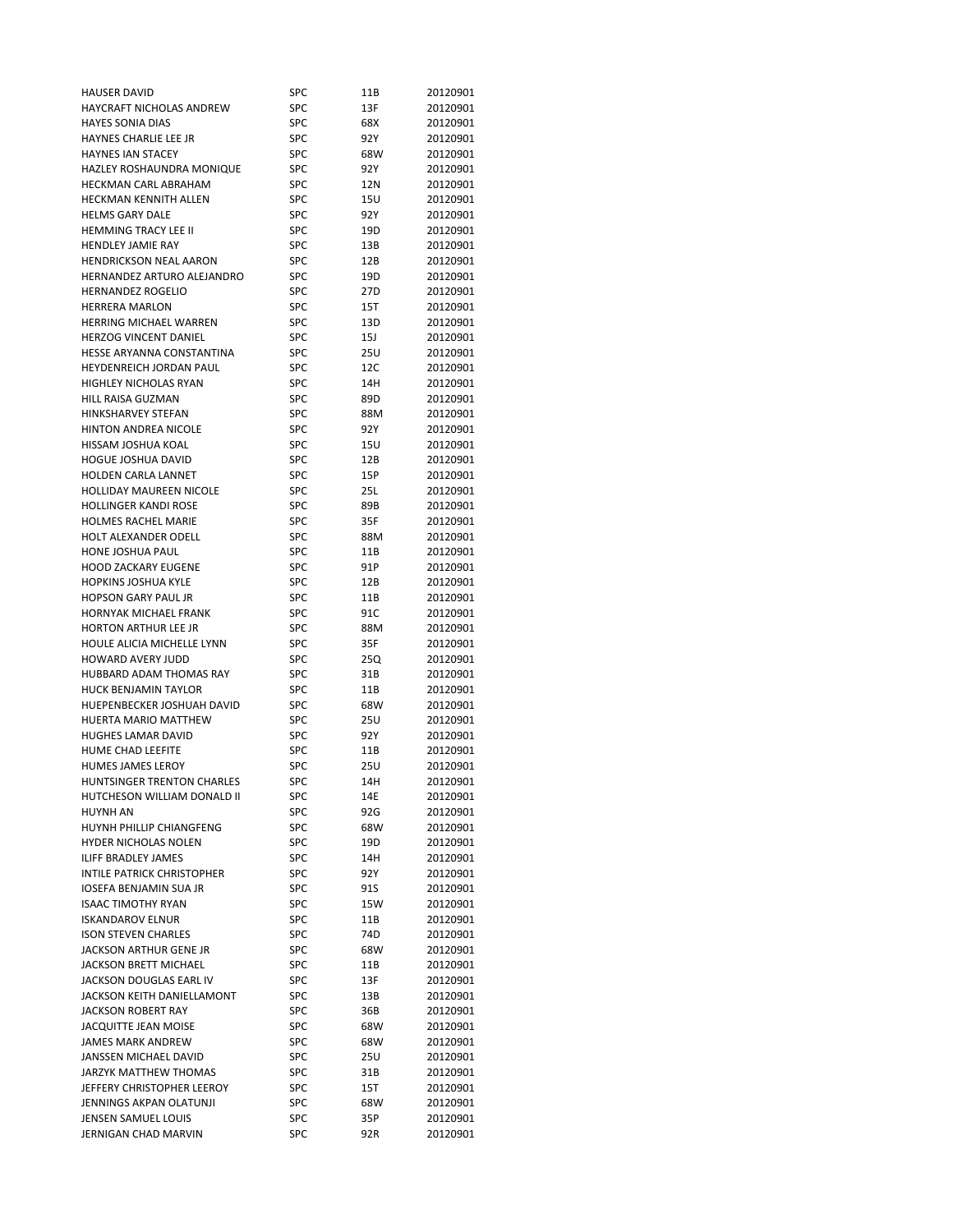| JIVIDEN JACOB MICHAEL                           | SPC        | 19D  | 20120901             |
|-------------------------------------------------|------------|------|----------------------|
| JOHNSON BRADFORD HENRY                          | <b>SPC</b> | 35N  | 20120901             |
| JOHNSON CURTIS WADE                             | SPC        | 31B  | 20120901             |
| JOHNSON MICHAEL LEE                             | SPC        | 89A  | 20120901             |
| JOHNSON PATRICK ALAN                            | SPC        | 13F  | 20120901             |
| JOHNSTON ANDREW CALEB EDWAR                     | <b>SPC</b> | 14H  | 20120901             |
| JOLLEY BENJAMIN FREDERICK                       | SPC        | 14T  | 20120901             |
| <b>JONES CASEY ANNE</b>                         | SPC        | 35P  | 20120901             |
| JONES DAVID THOMAS                              | SPC        | 31B  | 20120901             |
| <b>JONES KEVIN GEORGE</b>                       | SPC        | 94D  | 20120901             |
| JOSEPH PHILLIP EDWARD                           | <b>SPC</b> | 11B  | 20120901             |
| JOWI GEORGE ODHIAMBO                            | SPC        | 11B  | 20120901             |
| JOYA CARLOS IVAN                                | <b>SPC</b> | 12Y  | 20120901             |
| <b>JUSTICE CHRISTOPHER LEE</b>                  | <b>SPC</b> | 35F  | 20120901             |
| KAMPFER DERRICK ALAN                            | SPC        | 15W  | 20120901             |
| <b>KANG JUNG HOON</b>                           | SPC        | 92A  | 20120901             |
| <b>KAPPEL ROBERT JUSTIN</b>                     | <b>SPC</b> | 14H  | 20120901             |
| KASPER BRANDON EDWARD                           | SPC        | 31B  | 20120901             |
| KATIN PECHET STEVEN                             | SPC        | 35M  | 20120901             |
| KELLEY BRAD MICHAEL                             | <b>SPC</b> | 35M  | 20120901             |
| <b>KELLY DAMIAN PATRICK JR</b>                  | SPC        | 74D  | 20120901             |
| <b>KENNEDY CHARLES ALTMAN</b>                   |            |      | 20120901             |
|                                                 | SPC        | 37F  |                      |
| <b>KENT TIMOTHY JAMES</b>                       | SPC        | 74D  | 20120901             |
| <b>KEPLER MATTHEW JOHN</b>                      | SPC        | 11B  | 20120901             |
| <b>KERCE RAY KYLE</b>                           | <b>SPC</b> | 11B  | 20120901             |
| <b>KERR JARIN DENAE</b>                         | SPC        | 68X  | 20120901             |
| <b>KESSING DAVID N</b>                          | SPC        | 89D  | 20120901             |
| KETCHUM RYAN MICHAEL                            | SPC        | 11B  | 20120901             |
| KHAN MUHAMMAD WAQQAS                            | SPC        | 68W  | 20120901             |
| KIBLER SHON ALLEN                               | SPC        | 13F  | 20120901             |
| KIDD KRYSTLE SHONTE                             | <b>SPC</b> | 92 Y | 20120901             |
| KIEHN ROBERT GORDON III                         | <b>SPC</b> | 19D  | 20120901             |
| KIESEL GREGORY ROBERT                           | <b>SPC</b> | 11B  | 20120901             |
| KILBRETH JOSEPH LEON                            | <b>SPC</b> | 25N  | 20120901             |
| KILGORE ROBERT LOUIS                            | SPC        | 13F  | 20120901             |
| KIMBALL SEAN RYAN                               | <b>SPC</b> | 15H  | 20120901             |
| KINCADE PATRICK DANIEL                          | SPC        | 11B  | 20120901             |
| KINDER DREW ANTHONY                             | SPC        | 25U  | 20120901             |
| KING BRIAN KEITH                                | <b>SPC</b> | 19D  | 20120901             |
| KING JUSTIN BRADLEY                             | <b>SPC</b> | 13F  | 20120901             |
| KING ZACHARY AARON                              | <b>SPC</b> | 68W  | 20120901             |
| KIRK RANDY RAY II                               | <b>SPC</b> | 12B  | 20120901             |
| KISKADEN KEITH BAKER                            | <b>SPC</b> | 35F  | 20120901             |
| KLEIN BRANDON ADAM                              | SPC        | 35P  | 20120901             |
| KNIGHT ANDREW DAVID                             | SPC        | 25S  | 20120901             |
| KNIGHT JAMES MICHAEL                            | SPC        | 35M  | 20120901             |
| KNOWLES RYAN CHRISTOPHER                        | SPC        | 15Q  | 20120901             |
| KNUDSON ESTHER NICHOLE                          | SPC        | 35P  | 20120901             |
| KOEHLER ROBERT JASON                            | SPC        | 68W  | 20120901             |
| KOHAMA SHERMAN KING                             | SPC        | 36B  | 20120901             |
| <b>KOITE KEVIN PAUL</b>                         | SPC        | 13F  | 20120901             |
| KONDRACH JOSHUA MICHAEL                         | SPC        | 19D  | 20120901             |
| <b>KORBY CURTIS RICHARD</b>                     | SPC        | 35P  | 20120901             |
| KOTZIAN BENJAMIN MICHAEL                        | SPC        | 35F  | 20120901             |
| KOZAI THOMAS HEARD                              | SPC        | 25U  | 20120901             |
| <b>KRAEMER ANDREW JOSEPH</b>                    | SPC        | 25C  | 20120901             |
| KRIEGER ELIZABETH MARIE                         | SPC        | 35F  | 20120901             |
| <b>KRUG CHRISTOPHER JOE</b>                     | SPC        | 35F  | 20120901             |
| KRUZIKI MELISSA ANN                             | SPC        | 42R  | 20120901             |
| <b>LABADIE FRANK SIDNEY</b>                     | SPC        | 11B  | 20120901             |
| <b>LAFFERTY SHAWN ROBERT</b>                    | SPC        | 12K  | 20120901             |
| LAGERQUIST RICHARD RYAN                         | SPC        | 15U  | 20120901             |
|                                                 |            |      |                      |
| LAIUGALDE HONG SEEN<br>LAJEUNESSE JASON MICHAEL | SPC        | 92Y  | 20120901<br>20120901 |
| LAKE RUSSELL GRANT III                          | SPC        | 91C  |                      |
|                                                 | SPC        | 68W  | 20120901             |
| <b>LAMBERT ERIC CHARLES</b>                     | SPC        | 92 Y | 20120901             |
| LAMBETH DANIEL PATRICK                          | SPC        | 11C  | 20120901             |
| LAMECKER LAURA KAY FALKENST                     | SPC        | 42R  | 20120901             |
| LANCASTER HEATHER LEE                           | SPC        | 35F  | 20120901             |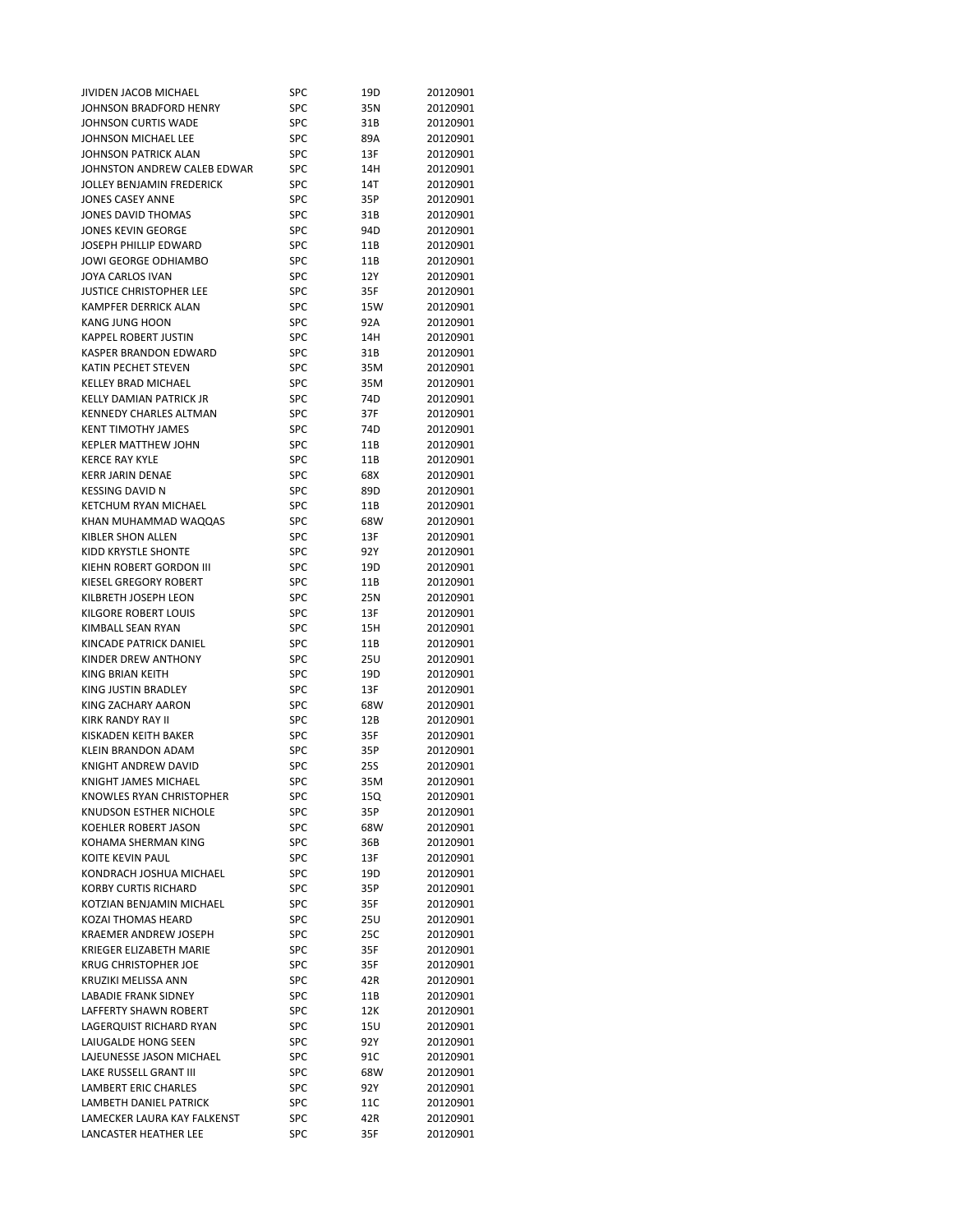| LAND ERIC ROBERT               | SPC               | 14T  | 20120901 |
|--------------------------------|-------------------|------|----------|
| LAND JAMES DALTON              | SPC               | 35N  | 20120901 |
| LANDIN JOSUE T                 | SPC               | 13F  | 20120901 |
| LANDIS ANTHONY LEROY           | SPC               | 25U  | 20120901 |
| LANG CHRISTOPHER ROBERT        | SPC               | 11B  | 20120901 |
| LANGU DANIEL JOSE LIKIAK       | SPC               | 19D  | 20120901 |
| <b>LARCH JACOB RYAN</b>        | SPC               | 91A  | 20120901 |
| LARIVIERE JARED FRANCIS        | SPC               | 14H  | 20120901 |
| LAVIGNE BRETT STEVEN           | SPC               | 13F  | 20120901 |
| LAVOIE MARC ROBERT             | SPC               | 12C  | 20120901 |
| LAWSON GREGORY RAY JR          | SPC               | 91B  | 20120901 |
| LAWSON SCOTT THOMAS            | SPC               | 14E  | 20120901 |
| LEADBEATER TREVOR COLIN        | <b>SPC</b>        | 11B  | 20120901 |
| <b>LEBLANC KARY MIKEL</b>      |                   |      |          |
|                                | <b>SPC</b>        | 68J  | 20120901 |
| LEDBETTER PHILLIP MICHAEL      | SPC               | 13F  | 20120901 |
| LEE CHUNG MIN                  | <b>SPC</b>        | 35P  | 20120901 |
| LEE DEVON PAUL                 | <b>SPC</b>        | 31B  | 20120901 |
| LEE RICHARD MINSOO             | SPC               | 15B  | 20120901 |
| LEHTOLA JEFFREY JOHN           | SPC               | 11B  | 20120901 |
| LEIMBACH CASEY JOSEPH          | SPC               | 11B  | 20120901 |
| LEMING DAVID FRANKLIN          | SPC               | 35N  | 20120901 |
| <b>LEONARD ANTHONY MICHAEL</b> | SPC               | 92 Y | 20120901 |
| LERUM CHRISTOPHER MICHAEL      | SPC               | 12B  | 20120901 |
| LETANG SHAWN LAWRENCE          | SPC               | 15F  | 20120901 |
| <b>LEWIS AYA MAGDI</b>         | SPC               | 25L  | 20120901 |
| LEWIS CHRISTOPHER LAWRENCE     | SPC               | 91F  | 20120901 |
| <b>LEWIS DONALD SHAWN</b>      | SPC               | 68S  | 20120901 |
| LEWIS LELAND FERNANDO          | SPC               | 27D  | 20120901 |
| LEWIS RONALD EARL JR           | SPC               | 92 Y | 20120901 |
| <b>LEYBOT DEYBILY</b>          | <b>SPC</b>        | 11B  | 20120901 |
| LICHNER NICHOLAS ALLAN         | SPC               | 19D  | 20120901 |
| LINDER DANIEL DEAN             | SPC               | 15W  | 20120901 |
| LINDSAY MICHAEL ROBERT         | SPC               | 31B  | 20120901 |
| LINVILLE COLTEN TYLER          | <b>SPC</b>        | 88M  | 20120901 |
| LITTLEFIELD JOSHUA TRAVIS      | SPC               | 11B  | 20120901 |
| LLOYD GREGORY MICHAEL          | <b>SPC</b>        | 11B  | 20120901 |
| LLOYD WILLIAM BRYAN            | SPC               | 15T  | 20120901 |
| LOGAN MARLIN LEONARD           | SPC               |      |          |
|                                |                   | 35F  | 20120901 |
| <b>LONG SCOTT ROBERT</b>       | SPC<br><b>SPC</b> | 11B  | 20120901 |
| LOPERA DONNY ALEXANDER         |                   | 91E  | 20120901 |
| LOPEZ CARLOS ORLANDO           | <b>SPC</b>        | 25N  | 20120901 |
| LOPEZ GUILLERMO ANTONIO        | <b>SPC</b>        | 35P  | 20120901 |
| LOPEZ MYKELLEE SHELBIE         | SPC               | 14E  | 20120901 |
| <b>LORD GERARD TRAVIS</b>      | SPC               | 11B  | 20120901 |
| LORD SARAH KIM                 | SPC               | 36B  | 20120901 |
| LOUVIER NATHAN CHANCE          | SPC               | 13F  | 20120901 |
| LOYDGREN BRIAN GEORGE          | SPC               | 11B  | 20120901 |
| LUCAS RODRIQUS SANTANA         | SPC               | 25U  | 20120901 |
| <b>LUCAS TYLER SCOTT</b>       | SPC               | 11B  | 20120901 |
| LUGO GIOVANTI MICHAEL          | <b>SPC</b>        | 12N  | 20120901 |
| LUKEHART MICHAEL ALEXANDER     | SPC               | 89D  | 20120901 |
| LUNA JOSEPH STEPHEN            | SPC               | 11B  | 20120901 |
| LUNDY WILLIAM ALFRED           | SPC               | 92 Y | 20120901 |
| LUU KEVIN YOUNG                | SPC               | 19K  | 20120901 |
| LUX ADAM STERLING              | SPC               | 91M  | 20120901 |
| LUZA MARIO ANDRESDAVID         | SPC               | 88M  | 20120901 |
| LYLES CARLTON JACOB JR         | SPC               | 27D  | 20120901 |
| MACIAS GILBERTO REYNALDO II    | SPC               | 12N  | 20120901 |
| <b>MACK TIMOTHY ALAN</b>       | SPC               | 31B  | 20120901 |
| <b>MACKAY TODD BYRON</b>       | SPC               | 25S  | 20120901 |
|                                |                   |      |          |
| MADDOX MATTHEW WILLIAM         | <b>SPC</b>        | 13F  | 20120901 |
| MAGANA JONATHAN JEROME         | SPC               | 12B  | 20120901 |
| MALDONADO JOSE JUAQUIN         | SPC               | 88M  | 20120901 |
| MALPASS DONALD DEMTRIAUS       | SPC               | 88M  | 20120901 |
| <b>MANCINI PHILIP GEORGE</b>   | SPC               | 19D  | 20120901 |
| <b>MANDABON GILBERT</b>        | SPC               | 13D  | 20120901 |
| <b>MANESE NATHAN ROBERT</b>    | SPC               | 15T  | 20120901 |
| MANGHAM CHANCELLOR ALLEN       | SPC               | 25N  | 20120901 |
| MANIVANH CHRISTOPHER SIMANG    | SPC               | 15T  | 20120901 |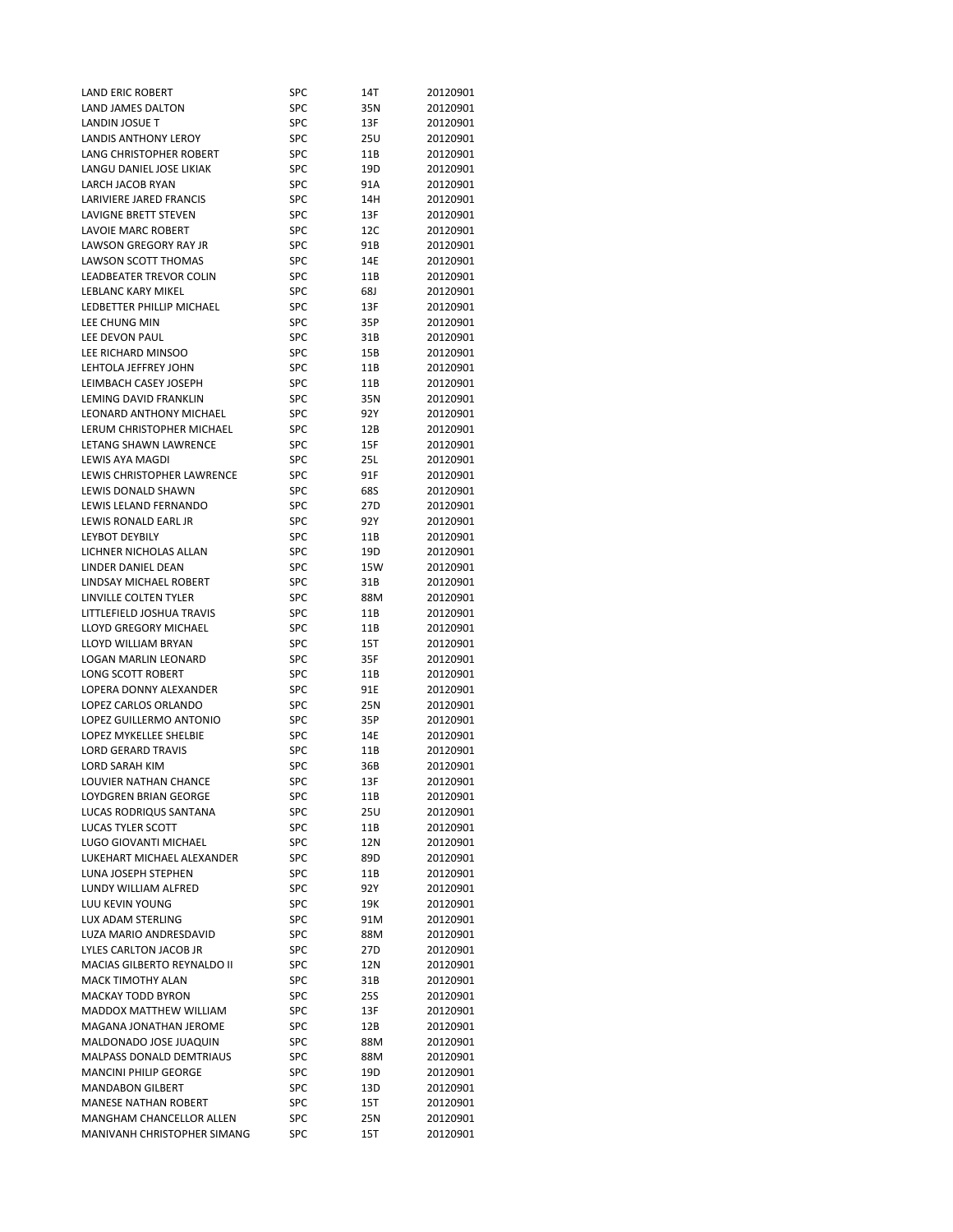| MANN DAVID LEE                    | SPC        | 68X             | 20120901 |
|-----------------------------------|------------|-----------------|----------|
| MANSKER ZACERY WAYNE              | <b>SPC</b> | 13F             | 20120901 |
| MAPU LALOFETAU PATRICK            | SPC        | 11B             | 20120901 |
| <b>MARICLE DANIEL JOHN</b>        | SPC        | 68W             | 20120901 |
| MARKLEY LEONARD COLFAX            | SPC        | 11B             | 20120901 |
| MARQUEZ EDUARDO JR                | SPC        | 14T             | 20120901 |
| MARROQUIN CARLOS FRANCISCO        | SPC        | 12C             | 20120901 |
| <b>MARSHALL BARRY DEAN II</b>     | SPC        | 11B             | 20120901 |
| <b>MARSHALL JOSHUA PATRICK</b>    | SPC        | 35N             | 20120901 |
| MARTEL ELEASHIA ANN               | SPC        | 15Q             | 20120901 |
| <b>MARTIN ALAN TITO</b>           | SPC        | 88M             | 20120901 |
| <b>MARTIN CORNELIUS CLEVELAND</b> |            |                 |          |
|                                   | SPC        | 91E             | 20120901 |
| <b>MARTIN JUSTIN TANNER</b>       | <b>SPC</b> | 12N             | 20120901 |
| <b>MARTIN KEYON LADON</b>         | <b>SPC</b> | 25U             | 20120901 |
| MARTINEZ JULIO ANTONIO            | SPC        | 88M             | 20120901 |
| MARTINEZ MICHAEL MILTON           | <b>SPC</b> | 11B             | 20120901 |
| <b>MARTINEZ VICTOR</b>            | <b>SPC</b> | 19D             | 20120901 |
| MARVIN ROBERT SAMUEL              | SPC        | 19D             | 20120901 |
| MASCOLO DOMINICK CARMEN           | SPC        | 68W             | 20120901 |
| MASSEY ANTWANARD JAVAR            | <b>SPC</b> | 15E             | 20120901 |
| <b>MASTRIANI TODD DANIEL</b>      | SPC        | 68W             | 20120901 |
| <b>MATA MYKE NEMESIO</b>          | SPC        | 13F             | 20120901 |
| MATHEWS DUSTIN JAY                | SPC        | 92 Y            | 20120901 |
| <b>MATHIS ADAM LEVI</b>           | SPC        | 46Q             | 20120901 |
| <b>MAZZA SHAUN PAUL</b>           | <b>SPC</b> | 31E             | 20120901 |
| MBAIGOTO NODJIDOUMDE              | SPC        | 12N             | 20120901 |
| MBUGUA PATRICK MWAURA             | SPC        | 68W             | 20120901 |
| <b>MCADAMS TYLER BERL</b>         | SPC        | 13F             | 20120901 |
|                                   |            |                 |          |
| MCCALL DANIEL DOUGLAS             | SPC        | 12W             | 20120901 |
| MCCALL NATHAN R FERR              | <b>SPC</b> | 11B             | 20120901 |
| MCCANN KYLE BRYANT                | SPC        | 11B             | 20120901 |
| MCCARTNEY MICHAEL JAMES II        | SPC        | 88K             | 20120901 |
| MCCLOUGH DWAINE MARCUS            | SPC        | 31E             | 20120901 |
| MCCOTRY SHAMAIN ELAINE            | <b>SPC</b> | 25U             | 20120901 |
| MCCOY CODY ALLEN                  | SPC        | 31B             | 20120901 |
| MCCRACKEN WESLEY SEAN             | <b>SPC</b> | 91A             | 20120901 |
| MCCULLAH KORY CASEY               | SPC        | 68W             | 20120901 |
| MCCULLOUGH NICKALAUS JUSTIN       | SPC        | 37F             | 20120901 |
| MCDONALD ERIC LEE                 | <b>SPC</b> | 15T             | 20120901 |
| MCDONALD JASON ROBERT             | SPC        | 13B             | 20120901 |
| MCDONALD MISTI DAWN               | <b>SPC</b> | 15U             | 20120901 |
| MCGINNESS PATRICK JAMES           | <b>SPC</b> | 19D             | 20120901 |
| MCGINNIS JACK VINCENT II          | SPC        | 25S             | 20120901 |
| MCGRAW SAMUEL AARON               | SPC        |                 | 20120901 |
|                                   |            | 11B             |          |
| MCHUGH DAVID RUSSELL              | SPC        | 11B             | 20120901 |
| MCKEOWN NATHANIAL MICHAEL         | SPC        | 11 <sub>B</sub> | 20120901 |
| MCKIMM STEVEN JOHN                | SPC        | 12W             | 20120901 |
| MCKIVER LEROY SCOTTIE             | SPC        | 68R             | 20120901 |
| <b>MCLEAN ANTONIO TERILL</b>      | SPC        | 13D             | 20120901 |
| MCMULLEN ANDY DELANE              | SPC        | 11B             | 20120901 |
| MCTEER WAYNE NOLAN JR             | SPC        | 35F             | 20120901 |
| MEDDERS JOSHUA BISHOP             | SPC        | 15U             | 20120901 |
| MEDINAGUIRADO RODRIGO ALBER       | SPC        | 91S             | 20120901 |
| MEERWALD DAMIAN STEUART           |            |                 |          |
| <b>MELLICK ANDREW H</b>           | SPC        | 15T             | 20120901 |
|                                   |            |                 |          |
|                                   | SPC        | 35M             | 20120901 |
| <b>MELSON MEGHANN ANN</b>         | SPC        | 25U             | 20120901 |
| <b>MELTON JOHN RYAN</b>           | <b>SPC</b> | 35N             | 20120901 |
| MENDEZ ALEXIS OMAR                | SPC        | 11B             | 20120901 |
| MENDOZA MARTIN BALTAZAR           | SPC        | 88M             | 20120901 |
| MERKLE MATTHEW BENJAMIN           | <b>SPC</b> | 68W             | 20120901 |
| MERRITT MICHAEL DARREN            | <b>SPC</b> | 19D             | 20120901 |
| MESCHNARK KYLE JOHN               | SPC        | 11B             | 20120901 |
| METCALF MICHAEL DAVID             | SPC        | 13F             | 20120901 |
| MIKE THOMAS DAVID                 | SPC        | 31B             | 20120901 |
| MIKULECKY ROBERT FLOYD            | SPC        | 68W             | 20120901 |
| MILAM JEREMY DUANE                | SPC        | 25U             | 20120901 |
| MILAWSKI EDWARD JOHN              | SPC        | 88K             | 20120901 |
| MILLER ADAM MICHAEL               | SPC        | 19D             | 20120901 |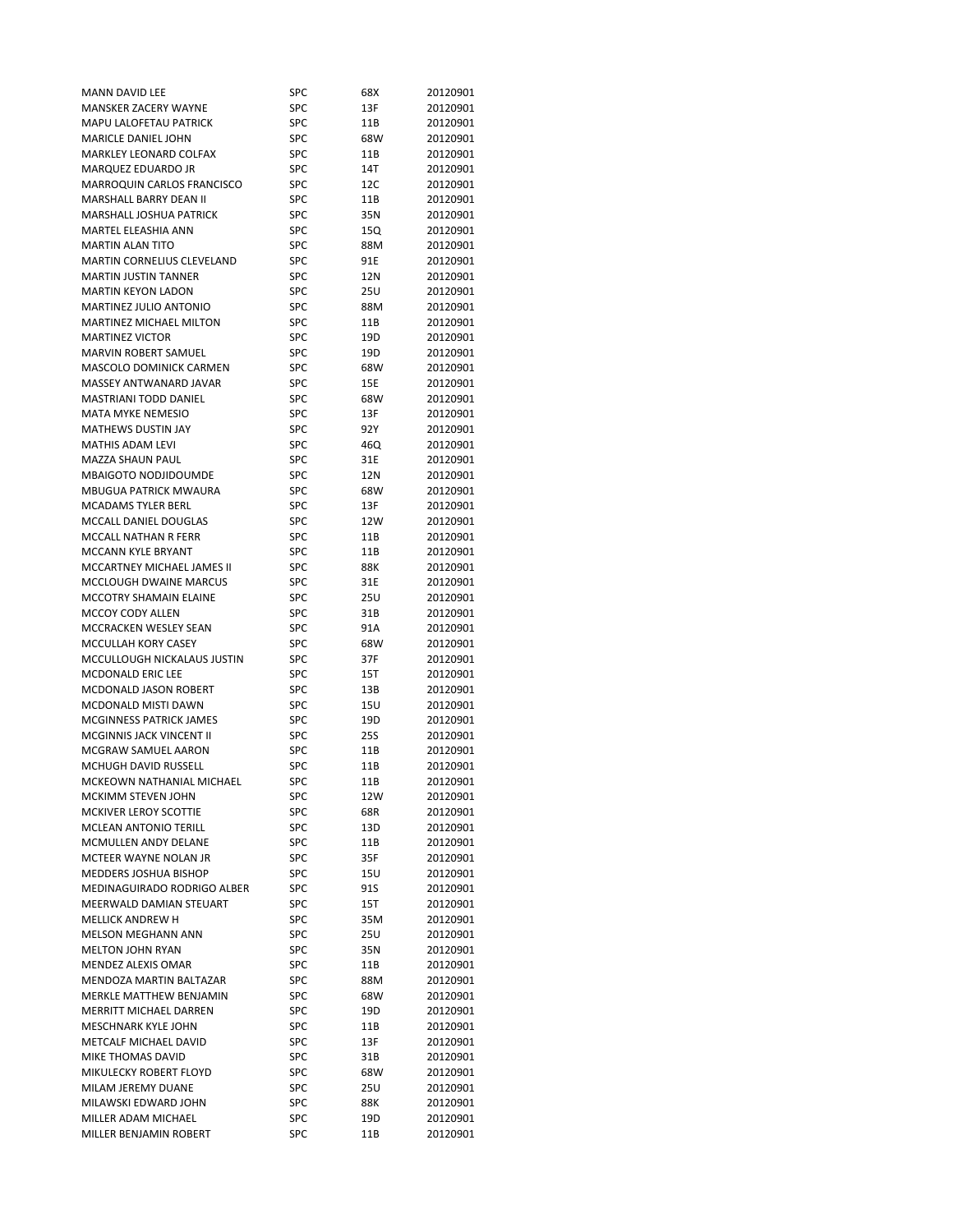| MILLER CHRISTOPHER THOMAS      | SPC        | 94A  | 20120901 |
|--------------------------------|------------|------|----------|
| MILLER JOSHUA LEE              | <b>SPC</b> | 19K  | 20120901 |
| MILLER MATTHEW GREGORY         | SPC        | 11B  | 20120901 |
| MILLER WILLIAM BRADLEY         | SPC        | 91S  | 20120901 |
| MILLS MATTHEW LAWRENCE         | SPC        | 11B  | 20120901 |
| MILTON JACOB STANTON           | SPC        | 11B  | 20120901 |
| MINOR JOSEPH BENJAMIN          | SPC        | 35N  | 20120901 |
| MITCHELL DEVON CRISTOPHER      | SPC        | 68X  | 20120901 |
| MITCHELL JOSIAH JAMES          | SPC        | 31B  | 20120901 |
| MITCHELL LANCE NEIL            | SPC        | 89D  | 20120901 |
| MIX SHANE MATHEW               | SPC        | 15H  | 20120901 |
| <b>MIXON SAMUEL RAY</b>        | SPC        | 15T  | 20120901 |
| MOCZYDLOWSKI ANDRZEJ HENRYK    | <b>SPC</b> | 68W  | 20120901 |
| MODLIN JEFFERY SHANE           | <b>SPC</b> | 25C  | 20120901 |
| <b>MOLINA AARON LUWIS</b>      | SPC        | 11B  | 20120901 |
| MONCRIEF MEGHAN LYNN           | SPC        | 14T  | 20120901 |
| MONCRIEFT TRAVIS LASHAUN       | <b>SPC</b> | 25U  | 20120901 |
| MONETOLMEDA LUIS ANGEL         | SPC        | 88L  | 20120901 |
| MONTALVOMONTANO MANUEL DAVI    | SPC        | 88M  | 20120901 |
| MONTGOMERY JOHN ANDREW         | <b>SPC</b> | 19D  | 20120901 |
| MONTOYA JUSTIN RICHARDRAUL     | SPC        | 68P  | 20120901 |
| MOORE JOSEPH DERRICK           | SPC        | 88L  | 20120901 |
| <b>MOORE JUSTIN TATE</b>       | SPC        | 12C  | 20120901 |
| <b>MOORE MYLES TYLER</b>       | SPC        | 14T  | 20120901 |
| MOORE RODNEY DEUNTA            | <b>SPC</b> | 91B  | 20120901 |
| MOORE TIMOTHY JAMES            | SPC        |      | 20120901 |
| <b>MORA MARCO ANTONIO</b>      | SPC        | 15U  |          |
|                                | SPC        | 12B  | 20120901 |
| MORALES JOSE JR                |            | 92A  | 20120901 |
| MORALES JOSEPH CHRISTOPHER     | <b>SPC</b> | 91E  | 20120901 |
| <b>MORALES JUSTIN MATTHEW</b>  | <b>SPC</b> | 25U  | 20120901 |
| <b>MORALES RAFAEL</b>          | <b>SPC</b> | 25U  | 20120901 |
| MORAN BRIAN WATSON             | SPC        | 11B  | 20120901 |
| <b>MORAS MATTHEW STEPHEN</b>   | SPC        | 11B  | 20120901 |
| <b>MORENO MEAGAN MICHELLE</b>  | <b>SPC</b> | 31B  | 20120901 |
| MORITZKY WILLIAM CASEY         | SPC        | 12B  | 20120901 |
| <b>MORRIS DERRICK LAMONT</b>   | <b>SPC</b> | 88M  | 20120901 |
| <b>MORRIS JOHN MERRILL III</b> | SPC        | 11B  | 20120901 |
| <b>MORRISON CALEB HEBRON</b>   | SPC        | 31B  | 20120901 |
| <b>MORRISON DANIEL LEE</b>     | <b>SPC</b> | 35N  | 20120901 |
| <b>MOTON CRAIG JACQUES</b>     | SPC        | 14G  | 20120901 |
| MOWAN ADRIENNE OMEARA          | <b>SPC</b> | 12Y  | 20120901 |
| <b>MOYER CAMERON RUSSELL</b>   | <b>SPC</b> | 12M  | 20120901 |
| <b>MUELLER RALPH ARTHUR JR</b> | <b>SPC</b> | 25F  | 20120901 |
| MUELLER STEVEN MICHAEL         | SPC        | 31B  | 20120901 |
| <b>MUFFLER ROY JOHN</b>        | SPC        | 68W  | 20120901 |
| MULFORD GARY JAY               | SPC        | 31B  | 20120901 |
| <b>MULLER FRATERNITY</b>       | <b>SPC</b> | 11B  | 20120901 |
| <b>MULLINS RONALD EDERS</b>    | SPC        | 42R  | 20120901 |
| MUNANTE ABRAHAM JESUS          | SPC        | 11B  | 20120901 |
| MUNDIE RICHARD EVAN            | SPC        | 13F  | 20120901 |
| MUNIZ DIEGO                    | SPC        | 11B  | 20120901 |
| MURDOCK DUSTY SEAN DEE         | SPC        | 15T  | 20120901 |
| MURILLO JOSE REFUGIO JR        | SPC        | 35G  | 20120901 |
| MUSGROVE MICHAEL PATRICK       | SPC        | 11B  | 20120901 |
| MUSHI BEATUS VENANCE           | SPC        | 68W  | 20120901 |
| <b>MYERS DRAKE STERLING</b>    | SPC        | 89D  | 20120901 |
| <b>MYERS JUSTIN CURTIS</b>     | <b>SPC</b> | 31D  | 20120901 |
| NAGORSKI SCHUYLLER MORGAN      | SPC        | 68W  | 20120901 |
| <b>NAGY BRETT MARK</b>         | SPC        | 11B  | 20120901 |
| NAHINU ALEX NOLAN              | SPC        | 35M  | 20120901 |
| NAIG JACOB MICHAEL             | SPC        | 11B  | 20120901 |
| NAJERA HECTOR MANUEL           | SPC        | 68W  | 20120901 |
| NARAINE PATRICK DAVID          | SPC        | 19D  | 20120901 |
| NASRALLAH CASEY LEANN          | SPC        | 92G  | 20120901 |
| NAVA ISAAC                     | SPC        | 68M  | 20120901 |
| NAVARRETEPEREZ LIZETH JAZMI    | SPC        | 92Y  | 20120901 |
| NDARO SAMUEL TSUMA             | SPC        | 15B  | 20120901 |
| <b>NEAR BRANDON LEE</b>        | SPC        | 92 Y | 20120901 |
| NEAVE COREY GALEN              | SPC        | 11B  | 20120901 |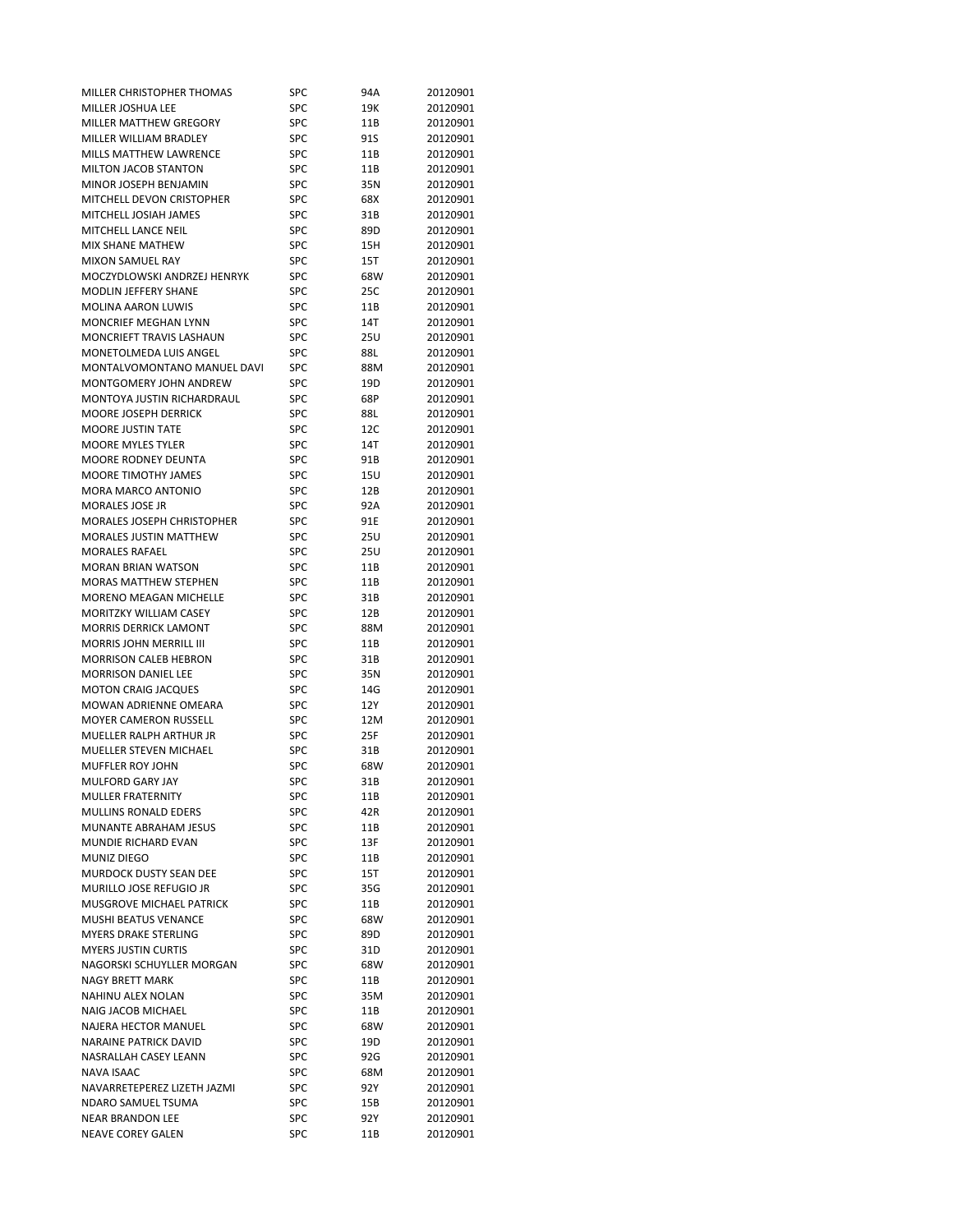| NELL SABINA                       | SPC        | 89B  | 20120901 |
|-----------------------------------|------------|------|----------|
| NELSON ANDREW JOHN                | SPC        | 11B  | 20120901 |
| <b>NELSON SHAWON LYNN</b>         | SPC        | 31B  | 20120901 |
| NEUMAN BRENDAN ERICALAN           | <b>SPC</b> | 68W  | 20120901 |
| NEWSOME MICHAEL OLIVER            | SPC        | 15U  | 20120901 |
| NICHOLLS KIMBERLY DENISE          | <b>SPC</b> | 15T  | 20120901 |
| NICHOLS RYAN SCOTT                | <b>SPC</b> | 11B  | 20120901 |
| NICK GLENESSE CAPRICE DSAI        | <b>SPC</b> | 14G  | 20120901 |
| NIELSEN JACOB ROBERT              | <b>SPC</b> | 11B  | 20120901 |
| NIEMAN SKYLER HUGH                | SPC        | 13P  | 20120901 |
| NIXDORF SHAUN PATRICK             | SPC        | 35N  | 20120901 |
| NOGA NICKOLAS WALTER              | SPC        | 11B  | 20120901 |
| <b>NORDBY CHARLES CHRISTOPHER</b> | SPC        | 13F  | 20120901 |
| NORDSTROM MARY ELIZABETH          | SPC        | 14T  | 20120901 |
| <b>NORWOOD PRINCESS CHERIE</b>    | <b>SPC</b> | 91F  | 20120901 |
| NORZOW ALEX JOHN III              | SPC        | 11B  | 20120901 |
| NOSTRAND NICHOLAS JAY             | SPC        | 25F  | 20120901 |
| NOVOA RODRIGO JAVIER              | <b>SPC</b> | 12D  | 20120901 |
| <b>NUTI DANIEL ALBERT</b>         | SPC        | 31B  | 20120901 |
| <b>OBARR SEAN MICHAEL</b>         | SPC        | 12W  | 20120901 |
| OCABA MARK ANTHONY FONTANIL       | SPC        |      |          |
|                                   |            | 11B  | 20120901 |
| OGO KEVIN REY                     | <b>SPC</b> | 25U  | 20120901 |
| OKENWA MICHAEL EMEKA              | <b>SPC</b> | 31B  | 20120901 |
| OLIVER MICHAEL EUGENE II          | <b>SPC</b> | 11C  | 20120901 |
| <b>OLSEN GRECIA YAHAIRA</b>       | SPC        | 35N  | 20120901 |
| <b>ONEAL KENDALL LEE</b>          | SPC        | 91S  | 20120901 |
| ORAN CHARLES KIRBY                | SPC        | 13F  | 20120901 |
| ORGASS MARC ANDREW                | SPC        | 35P  | 20120901 |
| ORLANDO BILL JR                   | <b>SPC</b> | 15T  | 20120901 |
| OROZCO DUSTIN ROBERT              | <b>SPC</b> | 13F  | 20120901 |
| ORR TRAVIS CHRISTIAN              | SPC        | 25U  | 20120901 |
| ORTEGA JUAN J                     | <b>SPC</b> | 35M  | 20120901 |
| ORTIZ DAVID FABIAN                | <b>SPC</b> | 15U  | 20120901 |
| ORTIZ ERIKO HILARIO               | SPC        | 11B  | 20120901 |
| <b>ORTIZ LUZ MARIE</b>            | SPC        | 15P  | 20120901 |
| <b>ORTIZ STEVE</b>                | <b>SPC</b> | 15U  | 20120901 |
| ORTIZ XAVIERRAMON CRUZ            | SPC        | 91S  | 20120901 |
| OSBORNE JONATHAN ALLEN            | <b>SPC</b> | 15P  | 20120901 |
| <b>OSIPCHUK ALEKSANDR</b>         | SPC        | 12Y  | 20120901 |
| <b>OSORIO MATTHEW JAMES</b>       | <b>SPC</b> | 13D  | 20120901 |
| OSTROSKI MARK EDWARD              | SPC        | 31B  | 20120901 |
| OTEROCOLON LUISEL JR              | SPC        | 35F  | 20120901 |
| <b>OVERBY KRISTEN GAYLE</b>       | <b>SPC</b> | 68W  | 20120901 |
| <b>OVIEDO JOSE SANTOS III</b>     | SPC        | 11B  | 20120901 |
| <b>OWENS DAVID MICHAEL</b>        | <b>SPC</b> | 35F  | 20120901 |
| PACHECO JONATHAN LUKE             | SPC        | 15W  | 20120901 |
| PAGAN JOSE MANUEL                 | SPC        | 88M  | 20120901 |
| PAGAN ROBERT                      | SPC        | 68W  | 20120901 |
| PAGANGONZALEZ EZEQUIEL            | SPC        | 19D  | 20120901 |
| PAGE JOSEPH ROBERT                | SPC        | 12W  | 20120901 |
| PAHL TYLER JOHN                   | SPC        | 11B  | 20120901 |
| PAREDES KEITH RICHARD             | SPC        | 25F  | 20120901 |
| PARKER MIA SALONE                 | SPC        | 25V  | 20120901 |
| PARKS LOGAN REY                   | SPC        | 15W  | 20120901 |
| PARRIS JOSHUA LORD II             | SPC        | 56M  | 20120901 |
| PARTIN AUDRA JAQUELYN             | SPC        | 68X  | 20120901 |
| PASSMORE ALLEN MICHEAL            | SPC        | 92 Y | 20120901 |
| PASTOR JOHN JOSEPH                | SPC        | 68A  | 20120901 |
| PATTON LAURENTI LAVETTE           | SPC        | 68K  | 20120901 |
| PEARCE DONAL GENE JR              | <b>SPC</b> | 11B  | 20120901 |
| PEEBLES MICHEAL DALE              |            |      |          |
|                                   | <b>SPC</b> | 68W  | 20120901 |
| PEGUES JAMAAL LAMAR               | SPC        | 13D  | 20120901 |
| PELLETIER DANIEL JOSEPH           | SPC        | 35N  | 20120901 |
| PEMBERTON DAVID PAUL              | SPC        | 11C  | 20120901 |
| PENA JOSE RAMON JR                | SPC        | 19D  | 20120901 |
| PENNINGTON DANIEL WALTER          | SPC        | 15U  | 20120901 |
| PEREZMORENO JOSE CARLOS           | SPC        | 15N  | 20120901 |
| PEREZRODRIGUEZ RAUL ALEJAND       | SPC        | 94D  | 20120901 |
| PERIMAN CECILIA ROSE              | SPC        | 31B  | 20120901 |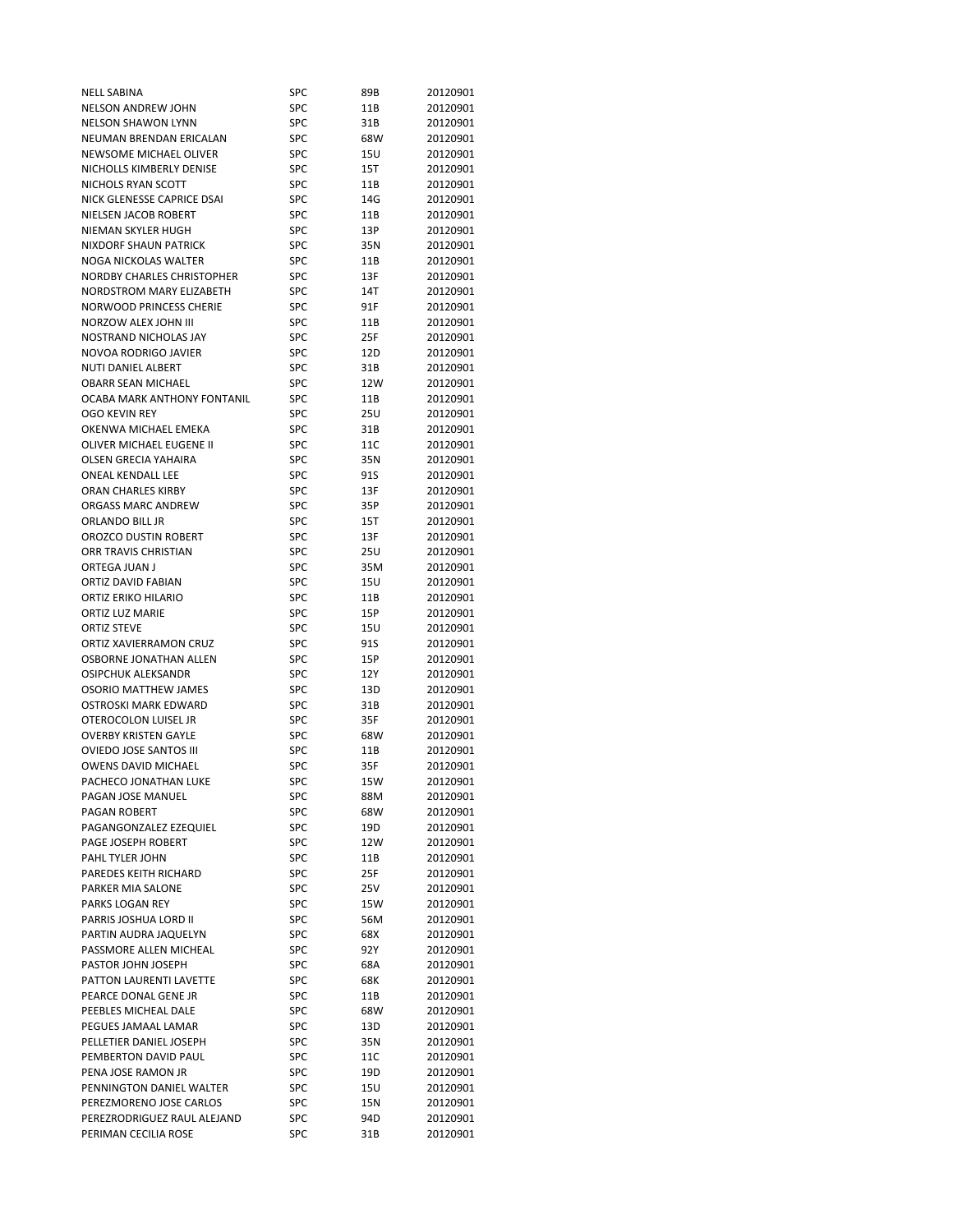| PERKINS ADAM CURT                                 | SPC        | 35F  | 20120901 |
|---------------------------------------------------|------------|------|----------|
| PERMENTER DONALD LYNN III                         | <b>SPC</b> | 42R  | 20120901 |
| PERRINE STEFAN DAVID                              | SPC        | 11B  | 20120901 |
| PERRONE WILLIAM FRANCESCO                         | SPC        | 68W  | 20120901 |
| PERRY JOHNATHAN EDWARD                            | SPC        | 11B  | 20120901 |
| PERRY PRESTON BRADLEY                             | <b>SPC</b> | 11B  | 20120901 |
| PESAVENTO ROBERT DOMINIC                          | SPC        | 25S  | 20120901 |
| PESHEK MAX CHRISTOPHER                            | <b>SPC</b> | 19D  | 20120901 |
| PETE JENNIFER                                     | <b>SPC</b> | 68X  | 20120901 |
| PETERS ALBERTO DEKOVA JR                          | SPC        | 92G  | 20120901 |
| PETERSON DAVID LAYNE                              | SPC        | 11B  | 20120901 |
| PETTYJOHN DAVID DUANE                             | SPC        | 19D  | 20120901 |
| PHELPS JUSTIN SCOTT                               | <b>SPC</b> | 92R  | 20120901 |
| PHILLIPS ASHLEY DENISE                            | <b>SPC</b> | 14G  | 20120901 |
| PHILLIPS CAMERON DEANDRE                          | <b>SPC</b> | 91F  | 20120901 |
| PHILLIPS JOSHUA RYAN                              | SPC        | 11B  | 20120901 |
| PHILLPOTT ADAM DAVID                              | <b>SPC</b> | 15B  | 20120901 |
| PICKENS SARAH ANN                                 | SPC        |      |          |
|                                                   |            | 25U  | 20120901 |
| PICKERING ROBERT STEVENS                          | SPC        | 13T  | 20120901 |
| PIERCE WILLIAM CHRISTOPHER                        | SPC        | 91A  | 20120901 |
| PIKE JOSHUA LEE                                   | SPC        | 25U  | 20120901 |
| PINTO MATTHEW WILLIAM COOPE                       | SPC        | 11B  | 20120901 |
| PISKE MATTHEW BRANT                               | SPC        | 11B  | 20120901 |
| PISSOS JOSEPH DAVID                               | <b>SPC</b> | 11B  | 20120901 |
| PITTENGER WARREN ANTHONY                          | <b>SPC</b> | 11B  | 20120901 |
| PLUMB JASON EVAN                                  | SPC        | 91F  | 20120901 |
| PLUMMER WILLIAM NICHOLAS                          | SPC        | 88K  | 20120901 |
| PLUNKETT CHRISTOPHER SHAPAR                       | SPC        | 11B  | 20120901 |
| POLLARD PHILLIP ALEXANDER                         | SPC        | 13D  | 20120901 |
| POMPA YESENIA                                     | SPC        | 92 Y | 20120901 |
| PONCE ALBERTO III                                 | <b>SPC</b> | 11C  | 20120901 |
| POOL WILLIAM MICHAEL                              | SPC        | 35N  | 20120901 |
| POPCHOKE CHRISTOPHER LEE                          | SPC        | 11B  | 20120901 |
| POPP JAMES ZACHARY                                | SPC        | 35F  | 20120901 |
| PORT TANNER PRICE                                 | SPC        | 13F  | 20120901 |
| PORTUS JESSE OWSTON                               | SPC        | 68W  | 20120901 |
| POTTS SANDRA LOUISE                               | SPC        | 88N  | 20120901 |
| POULSON CURTIS DEANDRE                            | SPC        | 92G  | 20120901 |
| PRICE JEFFREY JOHN                                | <b>SPC</b> | 13F  | 20120901 |
| PURCELL JONATHAN YOUNG                            | SPC        | 11B  | 20120901 |
| PURCHASE TYLER JO                                 | SPC        | 31B  | 20120901 |
| PURSWELL JOSEPH LANCE                             | SPC        | 35F  | 20120901 |
| PUSHARD DEAN ELDRIDGE JR                          | SPC        | 92 Y | 20120901 |
| <b>QUAINTANCE DANIEL STANLEY</b>                  | SPC        | 91C  | 20120901 |
| QUINCOCES JUAN CARLOS                             | SPC        | 35F  | 20120901 |
| QUINONESRIBOT JOSEPH INGMAR                       | SPC        | 25F  | 20120901 |
| RABAGO JOSHUA ALLEN                               | SPC        | 11B  | 20120901 |
| RAMIREZ FELIX ADAM                                | SPC        | 94D  | 20120901 |
| RAMIREZ GABRIEL BRIAN                             | SPC        | 13B  | 20120901 |
| RAMIREZMARTINEZ MARYSOL                           | <b>SPC</b> | 35M  | 20120901 |
| RAMOS CHRISTOPHER LEE                             |            |      |          |
|                                                   | SPC        | 11B  | 20120901 |
| RANDALL WILHELM LOUIS<br><b>RANEY JAMES WYATT</b> | SPC        | 15T  | 20120901 |
| RANGEL ALEXANDER                                  | SPC        | 94A  | 20120901 |
|                                                   | SPC        | 88M  | 20120901 |
| RAU STEVEN LESLIE                                 | SPC        | 11B  | 20120901 |
| RAWLS JACOB LOGAN                                 | SPC        | 13B  | 20120901 |
| RAZON KENNETH LINDSEY C                           | SPC        | 15B  | 20120901 |
| <b>REA BRIAN JAMES</b>                            | SPC        | 92 Y | 20120901 |
| <b>READER DUSTIN WAYNE</b>                        | SPC        | 13F  | 20120901 |
| READETT JUSTIN NATHANIEL                          | SPC        | 19D  | 20120901 |
| RECHIREI MOKOKIL R                                | <b>SPC</b> | 12W  | 20120901 |
| RECKER SAMANTHA MARIE                             | SPC        | 15T  | 20120901 |
| RECZEK JACOB ARRON                                | SPC        | 35P  | 20120901 |
| REDDY MITCHELL KALAKOTI                           | SPC        | 13F  | 20120901 |
| REDENTE AARON DAVID                               | SPC        | 15T  | 20120901 |
| REED STEVEN ANTHONY                               |            |      |          |
|                                                   | SPC        | 13R  | 20120901 |
| <b>REHMAN KOBY</b>                                | SPC        | 31B  | 20120901 |
| REID CHRISTOPHER RALPH                            | SPC        | 68A  | 20120901 |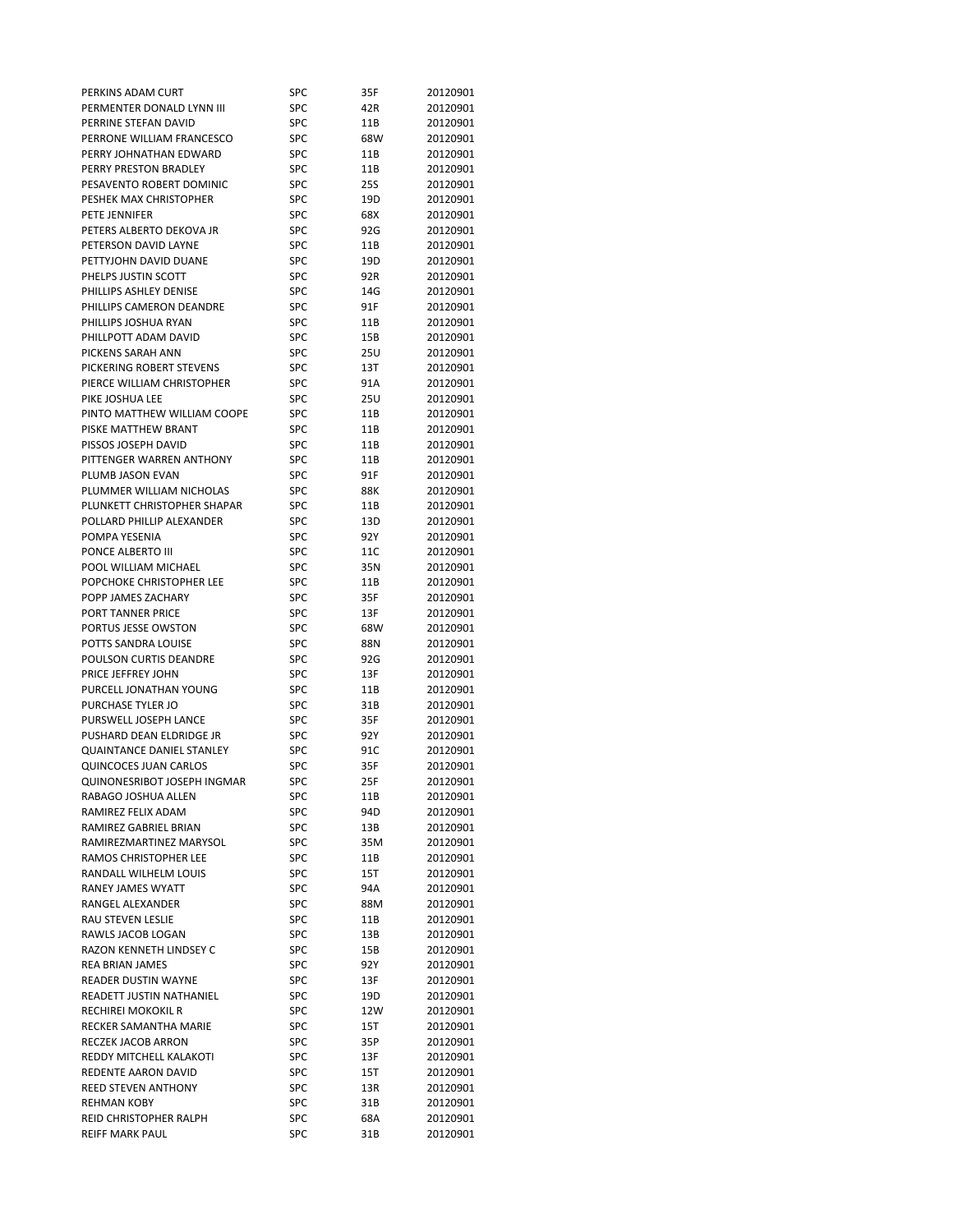| REIMONDO RANDY LOUIS           | SPC        | 31B  | 20120901 |
|--------------------------------|------------|------|----------|
| REJRAT AUDREY CHANDA           | <b>SPC</b> | 88N  | 20120901 |
| RENDON ADRIAN ROSE             | SPC        | 35M  | 20120901 |
| <b>RENNSPIES MICHAEL WAYNE</b> | SPC        | 11B  | 20120901 |
| RESENDIZ FRANCISCO DIEGO       | <b>SPC</b> | 12N  | 20120901 |
| RETKE SAMUEL CRAIG             | <b>SPC</b> | 68W  | 20120901 |
| REVES NORITA AYSLIN            | <b>SPC</b> | 88N  | 20120901 |
| REYNOLDS ASHTON BLAKE          | <b>SPC</b> | 13F  | 20120901 |
| RICCI ROBERT FREDRICK          | SPC        | 19D  | 20120901 |
| RICHARDSON ALFONZO ELIJAH      | SPC        | 11B  | 20120901 |
| RICHARDSON HEATHER MARIE       | SPC        | 31B  | 20120901 |
| RICHARDSON PETER RAYMOND       | SPC        | 11B  | 20120901 |
| RICHARDSON TODD THOMAS JR      | SPC        | 11B  | 20120901 |
| <b>RIDENOUR JOSEPH PATRICK</b> | <b>SPC</b> | 25S  | 20120901 |
| <b>RIGDON ERIC LYNN</b>        | SPC        | 25P  | 20120901 |
| RIGGS SUNJOO KIM               | SPC        | 42R  | 20120901 |
| RIGTER JOSEPH DAVID            |            |      |          |
|                                | SPC        | 11B  | 20120901 |
| RILEY ANGELA DENISE            | SPC        | 25U  | 20120901 |
| RILEY BRANDON JAMAL            | SPC        | 11B  | 20120901 |
| RILEY JOHN PHILLIP             | <b>SPC</b> | 19D  | 20120901 |
| RIOS ASHLEY MARIE              | SPC        | 31E  | 20120901 |
| RIOS EDGAR ARSENIO             | SPC        | 11B  | 20120901 |
| RIOS SCOTT MARTINEZ            | SPC        | 19D  | 20120901 |
| RIVAS CARLOS MANUEL JR         | <b>SPC</b> | 19D  | 20120901 |
| RIVERA IVELISSE ADA            | <b>SPC</b> | 35F  | 20120901 |
| RIVERA ORLANDO JOSUE           | <b>SPC</b> | 91B  | 20120901 |
| RIVERA ROBERT JUSTIN           | SPC        | 13F  | 20120901 |
| RIZZIO JAMES NICHOLAS III      | SPC        | 92 Y | 20120901 |
| RIZZO JOSEPH ANGELO JR         | <b>SPC</b> | 11B  | 20120901 |
| <b>ROBERTS GARY UNDRES</b>     | SPC        | 12W  | 20120901 |
| ROBERTS JAMES KEITH            | SPC        | 11B  | 20120901 |
| ROBINSON CALEB LEE             | <b>SPC</b> | 19D  | 20120901 |
| ROBINSON CONRAD ANTHONY        | <b>SPC</b> | 68S  | 20120901 |
| ROBINSON TYLER ANDREW          | SPC        | 19D  | 20120901 |
| ROBLESVEGA AGUSTIN             | SPC        | 92 Y | 20120901 |
| RODGERS LAQUISHA DAWNTA        | SPC        | 92 Y | 20120901 |
| RODRIGUEZ ROBERTO JESUS        | <b>SPC</b> | 94F  | 20120901 |
| ROE CHRISTOPHER ANDREW         | SPC        | 88M  | 20120901 |
| ROESER JAMES ROBERT            | SPC        | 35F  | 20120901 |
| ROGERS JACOB LEE               | SPC        | 91M  | 20120901 |
| ROGERS JAMAL EMANUEL           | SPC        | 92A  | 20120901 |
| ROJAS DANIEL ALEJANDRO         | SPC        | 74D  | 20120901 |
| ROJAS REINALDO ROQUE JR        | SPC        |      | 20120901 |
| ROMAN PABLO ANTONIO            | SPC        | 15P  |          |
|                                |            | 68W  | 20120901 |
| ROSA MARITSA XIOMARA           | SPC        | 68W  | 20120901 |
| ROSADO ROBERTO JESUS           | SPC        | 88M  | 20120901 |
| ROSADO ROBERTO JR              | SPC        | 25U  | 20120901 |
| ROSARIOMERCADO LORENZO         | SPC        | 68V  | 20120901 |
| ROSE MATTHEW JOSEPH            | SPC        | 11B  | 20120901 |
| ROSE NATHANAEL RAYMOND         | <b>SPC</b> | 15W  | 20120901 |
| ROSENKRANZ TRISTAN PARRENIO    | SPC        | 35F  | 20120901 |
| ROSS DORENDA JEAN              | SPC        | 25R  | 20120901 |
| ROUSE TRAVIS JUSTIN            | SPC        | 42A  | 20120901 |
| ROWLAND JASON ALLEN            | SPC        | 25U  | 20120901 |
| ROWLAND JOHN MICHAEL           | SPC        | 31B  | 20120901 |
| ROWLEY BRANDON ALAN            | SPC        | 11B  | 20120901 |
| <b>ROWLEY CHRISTOPHER LEE</b>  | <b>SPC</b> | 11B  | 20120901 |
| RUDE DAVID BRANDON             | SPC        | 35F  | 20120901 |
| RUEB CALVIN WADE               | SPC        | 31B  | 20120901 |
| RUIZBORRERO NATANAEL V         | SPC        | 35P  | 20120901 |
| RULAND JERAME BRENCE           | <b>SPC</b> | 11B  | 20120901 |
| RUMPING BRETT ALAN             | SPC        | 11B  | 20120901 |
| RUSCH BRANDON JOSEPH           | SPC        | 31D  | 20120901 |
| RUSSELL JESSE ERROL            | SPC        | 13F  | 20120901 |
| RUTH DANIEL WILLIAM            | SPC        | 15U  | 20120901 |
| RUTLEDGE PAUL DANIEL           | SPC        | 35F  | 20120901 |
| RYMER BILLY JOE                | <b>SPC</b> | 68S  | 20120901 |
| SALARDA LYNARDANDREW SILVES    | SPC        | 35F  | 20120901 |
| SALAZAR CHRISTOPHER DINO       | SPC        | 89D  | 20120901 |
|                                |            |      |          |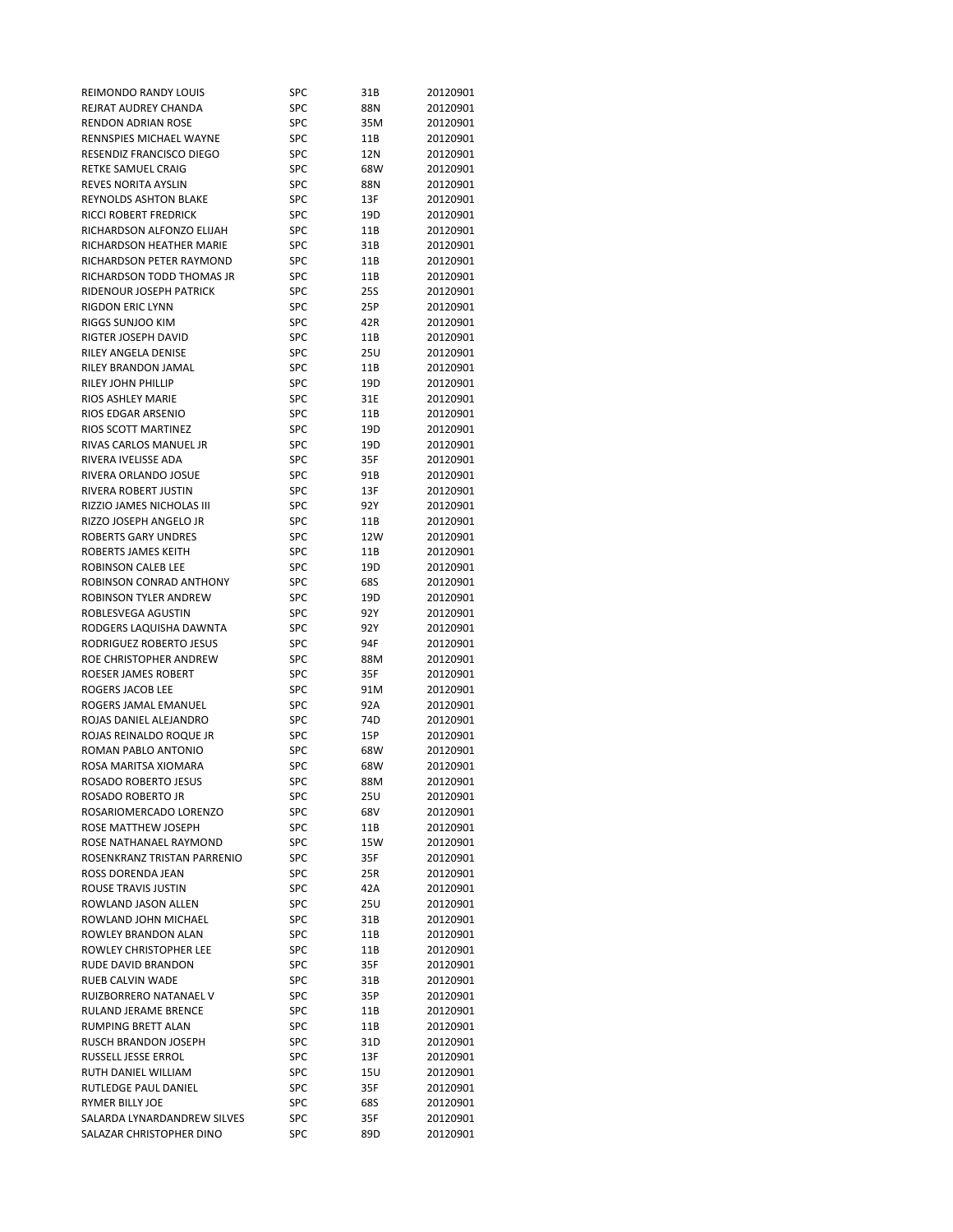| SAMANO THOMAS CLIVE            | SPC        | 19D  | 20120901 |
|--------------------------------|------------|------|----------|
| SANCHEZ DIANE                  | <b>SPC</b> | 25F  | 20120901 |
| SANCHEZ JAIME ADAN             | SPC        | 88K  | 20120901 |
| SANCHEZ JONATHAN WILLIAM       | SPC        | 31B  | 20120901 |
| SANDERS JOSHUA MEMO            | SPC        | 37F  | 20120901 |
| SANDOVAL ALAN IVAN             | SPC        | 12N  | 20120901 |
| SANTIAGO LUIS D                | SPC        | 14G  | 20120901 |
|                                | SPC        |      |          |
| SANTIAGO NATHANAEL ANULFIN     |            | 15W  | 20120901 |
| SANTIAGO SASHA ALLI            | SPC        | 92M  | 20120901 |
| SANTOS JENNIFER C              | SPC        | 92A  | 20120901 |
| <b>SANTOS PETER JOHN</b>       | <b>SPC</b> | 12W  | 20120901 |
| SANTOYO STEPHANIE NICHOLE      | SPC        | 35F  | 20120901 |
| SARTORI JEFFREY EDWARD         | <b>SPC</b> | 25C  | 20120901 |
| SAULT KEVIN EUGENE             | <b>SPC</b> | 19D  | 20120901 |
| SAULTER VICTORIA HOPE          | SPC        | 92 Y | 20120901 |
| SAUNDERS RACHEL CHRISTINE      | <b>SPC</b> | 35F  | 20120901 |
| SAUNDERS RYAN WALN             | <b>SPC</b> | 12C  | 20120901 |
| SAUPE STEVEN JOSEPH            | SPC        | 13F  | 20120901 |
| SAVAGE AARON MATTHEW           | SPC        | 19D  | 20120901 |
| SAVOY GAVIN REEVE              | <b>SPC</b> |      | 20120901 |
|                                |            | 11B  |          |
| SAWYER TYLER KEITH             | SPC        | 13F  | 20120901 |
| <b>SCHAFER PATRICK EARL</b>    | SPC        | 11B  | 20120901 |
| SCHELL IAN MICHAEL             | SPC        | 25V  | 20120901 |
| SCHELLHASE MELISSA CLAIRE      | SPC        | 25U  | 20120901 |
| <b>SCHIPPER KYLE WADE</b>      | <b>SPC</b> | 11B  | 20120901 |
| SCHLIEGER CHRISTOPHER DALE     | SPC        | 19D  | 20120901 |
| <b>SCHMIDT JONATHAN DARREL</b> | <b>SPC</b> | 68W  | 20120901 |
| SCHMIDT RYAN MICHAEL           | <b>SPC</b> | 11B  | 20120901 |
| SCHMIDT TYLER ALEXANDER        | <b>SPC</b> | 25U  | 20120901 |
| SCHMITT CHRISTOPHER JOHN       | <b>SPC</b> | 92Y  | 20120901 |
| SCHMITZ TIMOTHY WILLIAM        | <b>SPC</b> | 35F  | 20120901 |
| SCHNEIDER ITHAN SCOTT          |            |      |          |
|                                | <b>SPC</b> | 31B  | 20120901 |
| SCHRADER GREGORY JOHN          | SPC        | 11B  | 20120901 |
| SCHROLL DERK WILLIAM           | <b>SPC</b> | 91S  | 20120901 |
| <b>SCHULTZ CURTIS ERIC</b>     | SPC        | 15Y  | 20120901 |
| SCHUMACHER BRIAN CHRISTOPHE    | <b>SPC</b> | 19D  | 20120901 |
| <b>SCOFIELD STEVEN THOMAS</b>  | SPC        | 11B  | 20120901 |
| SCOPPETTUOLO JOSEPH NEAL       | SPC        | 11B  | 20120901 |
| <b>SCOTT BERENICE</b>          | <b>SPC</b> | 91F  | 20120901 |
| <b>SCOTT KERRY LEE</b>         | SPC        | 88H  | 20120901 |
| <b>SCOTT LAJAUNE ADDARRYL</b>  | <b>SPC</b> | 92Y  | 20120901 |
| <b>SCOTT RYNE ANDERSON</b>     | <b>SPC</b> | 11B  | 20120901 |
| <b>SCOTT STEVEN MICHAEL</b>    | <b>SPC</b> | 12B  | 20120901 |
| <b>SEARS JACOB RAY</b>         | SPC        | 15J  | 20120901 |
| <b>SEGERS JEFFREY CALEB</b>    | SPC        | 31B  | 20120901 |
|                                |            | 68W  |          |
| SENDEJAS SANTIAGO ROMAN        | SPC        |      | 20120901 |
| <b>SERELL RENEE ANN</b>        | SPC        | 68W  | 20120901 |
| SEYBOTH JOSHUA MICHAEL         | SPC        | 11B  | 20120901 |
| SEYMOUR IAN THOMAS             | SPC        | 11B  | 20120901 |
| SHABAZZ AYKIE LATIF II         | SPC        | 35M  | 20120901 |
| <b>SHAFER TODD MICHAEL</b>     | SPC        | 31B  | 20120901 |
| <b>SHANNER ERIK LEE</b>        | SPC        | 88M  | 20120901 |
| <b>SHANNON TRAVIS COLE</b>     | SPC        | 13F  | 20120901 |
| SHAW HOYLE JOSEPH JR           | SPC        | 31E  | 20120901 |
| SHEEHAN BRIAN MATTHEW          | SPC        | 12B  | 20120901 |
| SHEELY KENNETH RAY             | SPC        | 68W  | 20120901 |
| SHEFFIELD GERELL FRANKLIN J    | SPC        | 19D  | 20120901 |
| SHELDON STEVEN JAMES           | SPC        |      | 20120901 |
|                                |            | 15T  |          |
| <b>SHELTON STEPHEN DIRK</b>    | SPC        | 12N  | 20120901 |
| SHEPHERD DUSTIN TYLER          | SPC        | 12B  | 20120901 |
| SHERER NEILL G                 | SPC        | 11B  | 20120901 |
| SHERLING JOSHUA KEITH          | SPC        | 35F  | 20120901 |
| SHERMAN LEVI AARON             | SPC        | 25P  | 20120901 |
| SHIELDS NICHOLAS               | SPC        | 42A  | 20120901 |
| SHIFLETT ADAM JAMES            |            |      |          |
|                                | SPC        | 11B  | 20120901 |
| SHOCKLEY JARED NOLEN           | SPC        | 19D  | 20120901 |
| SHOLZ MATTHEW MICHAEL          | SPC        | 12N  | 20120901 |
| SHOVLIN TY ZACHARY             | SPC        | 11B  | 20120901 |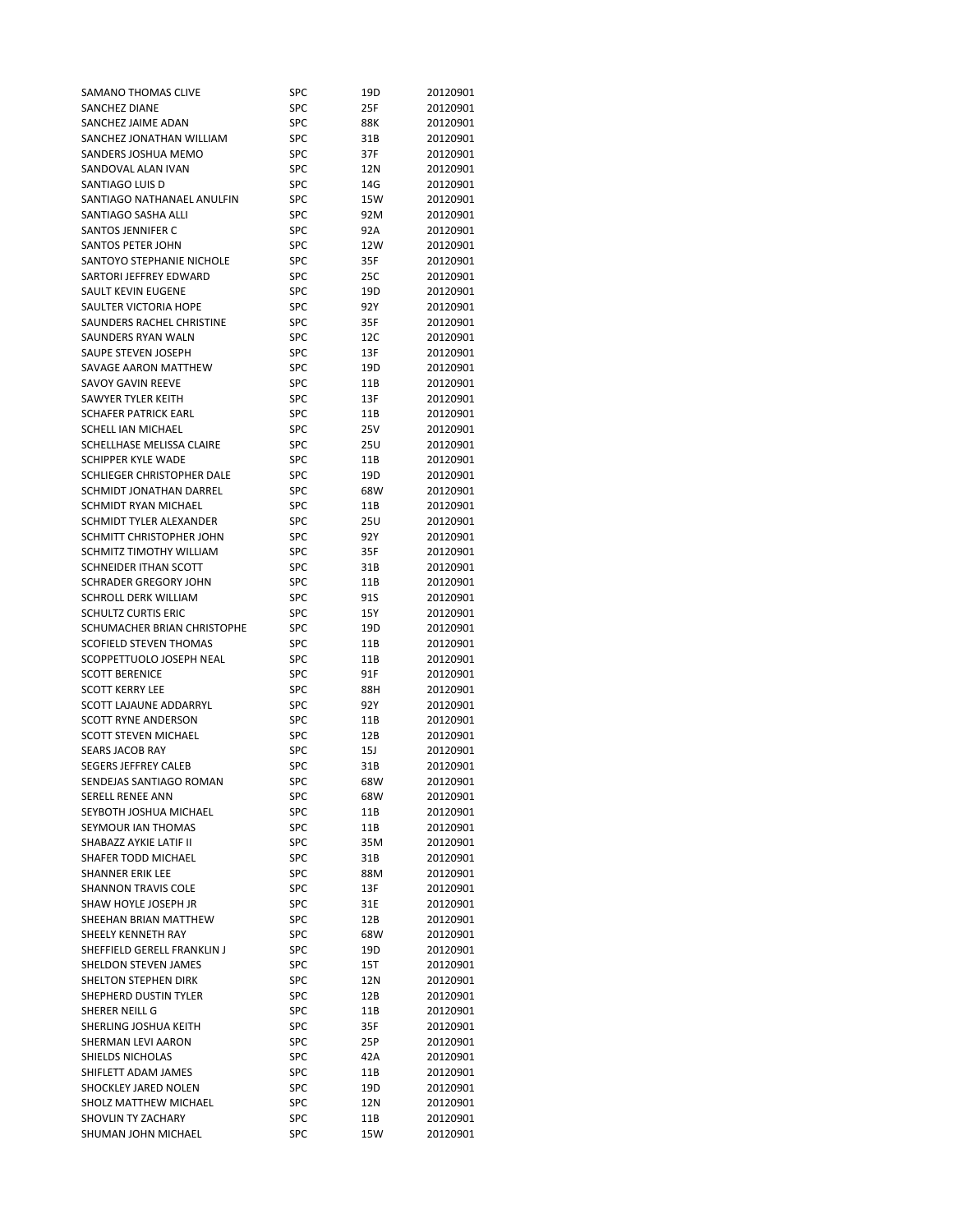| SIFFRIN JOHN DOUGLAS          | SPC        | 35F  | 20120901 |
|-------------------------------|------------|------|----------|
| SIGGERS SAMMY LORENZO JR      | SPC        | 92 Y | 20120901 |
| SILVA JOHNATHAN ADAM          | SPC        | 19D  | 20120901 |
| SILVA ROBERTO                 | <b>SPC</b> | 92Y  | 20120901 |
| SIMON JOSEPH ELIAS IV         | SPC        | 35M  | 20120901 |
| <b>SIMONS JAY BENJIMEN</b>    | <b>SPC</b> | 11B  | 20120901 |
| SIMPSON KAYLA KATRINE         | SPC        | 35F  | 20120901 |
|                               | <b>SPC</b> |      |          |
| SIMS ELI IMMANUEL             |            | 31B  | 20120901 |
| SINES WILBUR FREEMAN JR       | SPC        | 11B  | 20120901 |
| SINGLETON PHILLIP DAMOND      | SPC        | 68W  | 20120901 |
| <b>SIZEMORE KRISTY NICOLE</b> | <b>SPC</b> | 14G  | 20120901 |
| SKERIK ROBERT CHARLESANTHON   | SPC        | 19D  | 20120901 |
| SKILLING MATTHEW DAVID        | SPC        | 35F  | 20120901 |
| SLAYMAN ROBERT EDWARD         | SPC        | 15J  | 20120901 |
| <b>SLOGGETT KEVIN RICHARD</b> | <b>SPC</b> | 11B  | 20120901 |
| SMELTZ KATELYNN MAE           | SPC        | 31B  | 20120901 |
| SMENTEK MICHAEL SCOTT         | SPC        | 11B  | 20120901 |
| SMITH ADAM KRAMER             | <b>SPC</b> | 14G  | 20120901 |
| SMITH ANTHONY ROBERTTHOMAS    | <b>SPC</b> | 11B  | 20120901 |
| SMITH CHRISTOPHER CALLISON    | SPC        |      | 20120901 |
|                               |            | 35F  |          |
| SMITH DIETRICH ALAN           | SPC        | 11B  | 20120901 |
| SMITH JACOLBY LAMONT          | <b>SPC</b> | 92M  | 20120901 |
| <b>SMITH JAMES RYAN</b>       | <b>SPC</b> | 92 Y | 20120901 |
| SMITH JEROME JR               | <b>SPC</b> | 92 Y | 20120901 |
| SMITH JERROD DEAN             | SPC        | 25C  | 20120901 |
| SMITH JOSHUA ROGER            | SPC        | 11B  | 20120901 |
| SMITH KEVIN LAWRENCE          | SPC        | 11B  | 20120901 |
| SMITH KYLE GRANT              | SPC        | 13F  | 20120901 |
| SMITH LAKISHA CHRIE           | <b>SPC</b> | 36B  | 20120901 |
| <b>SMITH LUKE</b>             | SPC        | 11B  | 20120901 |
| SMITH LUTHER B JR             | SPC        | 25U  | 20120901 |
| SMITH SHELTON TREMAIN         | SPC        | 92Y  | 20120901 |
|                               |            |      |          |
| <b>SNIDER JIMMY BROOKS</b>    | <b>SPC</b> | 15D  | 20120901 |
| SNODGRASS BRANDON WAYNE       | SPC        | 68W  | 20120901 |
| SNODGRASS JOSHUA JAMES        | SPC        | 11B  | 20120901 |
| SOLBERG PHILIP ALTON          | <b>SPC</b> | 15T  | 20120901 |
| SOLIVEN PETRONIO SEGISMUNDO   | SPC        | 13F  | 20120901 |
| SON GIL JAE                   | SPC        | 36B  | 20120901 |
| SOUCY JUSTIN NICHOLAS         | SPC        | 88K  | 20120901 |
| SOUDERS RUSSELL JAMES JR      | <b>SPC</b> | 35F  | 20120901 |
| SOUTHERN JACOB ROGER          | SPC        | 11B  | 20120901 |
| SPELLMAN LEVI T               | SPC        | 46Q  | 20120901 |
| SPENCER WADE VAUGHN           | SPC        | 31B  | 20120901 |
| SPETH JONATHAN TAMAHERE       | SPC        | 11C  | 20120901 |
| SPICER WILLIAM BRANDEN        | <b>SPC</b> | 31B  | 20120901 |
|                               | SPC        |      |          |
| STALLCOP MICHAEL SEAN JR      |            | 35N  | 20120901 |
| STANLEY JASMINE TENAE         | <b>SPC</b> | 31B  | 20120901 |
| <b>STANLEY ZAIRA</b>          | SPC        | 14T  | 20120901 |
| STARKEY MARSHALL SCOTT        | SPC        | 19D  | 20120901 |
| <b>STARKS RETASHA RENAE</b>   | SPC        | 35M  | 20120901 |
| <b>STAUFFER DYLAN JOHN</b>    | <b>SPC</b> | 15T  | 20120901 |
| <b>STAY NOLAN JAMES</b>       | SPC        | 31B  | 20120901 |
| <b>STECH JEREMY ALAN</b>      | <b>SPC</b> | 19D  | 20120901 |
| <b>STECKLER KELLY JOSEPH</b>  | SPC        | 15T  | 20120901 |
| STEELMAN ASHLEIGH NICOLE      | SPC        | 35P  | 20120901 |
| STEFFENS SAMANTHA LOUISE      | SPC        | 31E  | 20120901 |
| STELL MATTHEW CHRISTOPHER     | SPC        | 15U  | 20120901 |
| STEPHENS TIMOTHY RYAN         | SPC        | 88M  | 20120901 |
|                               |            |      |          |
| STEPHENSON CHRISTOPHER LADE   | SPC        | 15P  | 20120901 |
| STEVENS ALEXANDER BARNARD     | <b>SPC</b> | 11B  | 20120901 |
| STEVENSON JONATHAN ROY        | <b>SPC</b> | 13F  | 20120901 |
| STEWARD DAKOTA STORM          |            |      | 20120901 |
|                               | SPC        | 31B  |          |
| STEWART ZACHARY TAD           | SPC        | 19D  | 20120901 |
| STIGGERS MICHAEL ANDRE JR     | SPC        | 68M  | 20120901 |
| STOKELY EMMANUEL DEONTE       | SPC        | 11B  | 20120901 |
| <b>STREDICK DAVID JEROME</b>  | SPC        | 42A  | 20120901 |
| STRICK STEAPHAN THOMAS        | SPC        | 31B  | 20120901 |
| STUART TIMOTHY ALLEN          | SPC        | 42R  | 20120901 |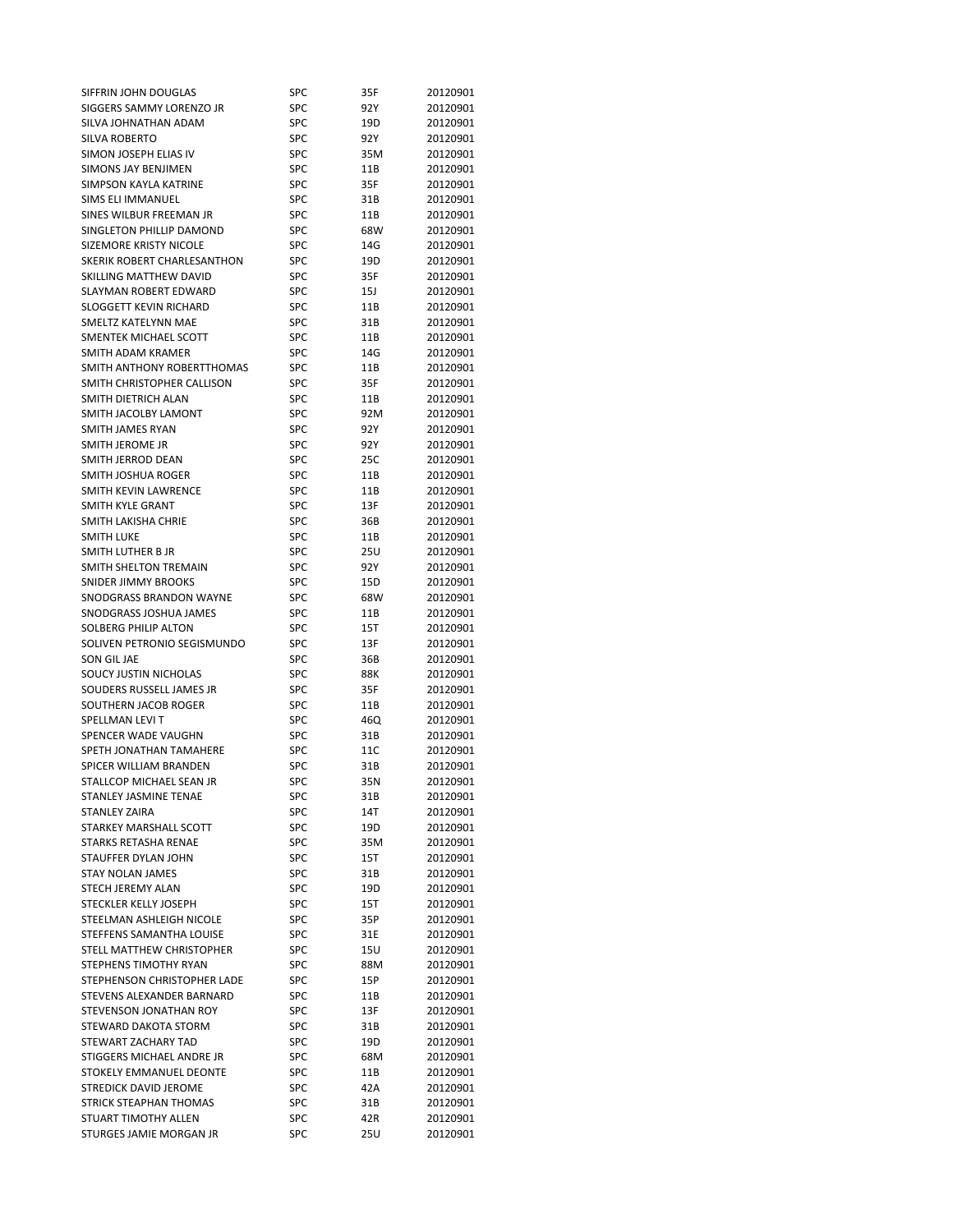| STWALLEY JEREMY LEE           | SPC        | 19D             | 20120901 |
|-------------------------------|------------|-----------------|----------|
| SUHRE JAMES AARON             | SPC        | 15U             | 20120901 |
| SULLIVAN SHEANNENE DENISE     | SPC        | 68H             | 20120901 |
| SUMMERVILLE AARON LAMONT      | SPC        | 35N             | 20120901 |
| <b>SWANSON JACOB HARRIS</b>   | SPC        | 19D             | 20120901 |
| <b>SWOPE CHRISTOPHER ALAN</b> | SPC        | 25S             | 20120901 |
| <b>SWORDS TREVOR JAIMIN</b>   | SPC        | 13F             | 20120901 |
| <b>TACKETT MATTHEW AARON</b>  | SPC        |                 |          |
|                               |            | 13R             | 20120901 |
| TAKACS EDWARD JOHN            | <b>SPC</b> | 35F             | 20120901 |
| TALBOT DAVID JOSEPH           | SPC        | 25U             | 20120901 |
| TALIAFERRO ERICA DANIELLE     | SPC        | 31B             | 20120901 |
| TANNER JASON B                | SPC        | 19K             | 20120901 |
| TARBUTTON WILLIAM ALBERT      | SPC        | 92 Y            | 20120901 |
| <b>TAVELLA DAVID RAY</b>      | <b>SPC</b> | 11B             | 20120901 |
| <b>TAYLOR ANDREW THOMAS</b>   | <b>SPC</b> | 19D             | 20120901 |
| <b>TAYLOR CHAUNCEY WARREN</b> | <b>SPC</b> | 92 Y            | 20120901 |
| TAYLOR JOEB DENNIS            | <b>SPC</b> | 11B             | 20120901 |
| TEBAY JOSHUA WAYNE            | <b>SPC</b> | 19D             | 20120901 |
| TENORE CHRISTOPHER JOSEPH     | SPC        | 11B             | 20120901 |
| TEO OKINAWA SANSEI            | SPC        |                 | 20120901 |
|                               |            | 35F             |          |
| <b>TERRY MICHAEL CHARLES</b>  | SPC        | 35N             | 20120901 |
| TETREAULT AMANDA PIZANO       | SPC        | 42R             | 20120901 |
| THEILER KEVIN JOSEPH          | <b>SPC</b> | 25N             | 20120901 |
| THEW IAN AUGUST               | <b>SPC</b> | 35F             | 20120901 |
| THIEL RUSSELL STEVEN JR       | <b>SPC</b> | 91M             | 20120901 |
| <b>THOMAS EARL ANTHONY</b>    | SPC        | 31B             | 20120901 |
| THOMPSON CARL MCDONALD        | SPC        | 68W             | 20120901 |
| THOMPSON CHRISTOPHER ADAM     | SPC        | 89B             | 20120901 |
| THOMPSON DAVID COLE           | <b>SPC</b> | 15T             | 20120901 |
| <b>THOMPSON ERIN LYNN</b>     | <b>SPC</b> | 35P             | 20120901 |
| THOMPSON NAOMI KYONG          | <b>SPC</b> | 15U             | 20120901 |
| THOMPSON NEIKA T              | SPC        | 35P             | 20120901 |
|                               | SPC        |                 |          |
| THOMPSON STEPHEN ADAM         |            | 68J             | 20120901 |
| THORNTON CHIREL ANGELIO       | SPC        | 92G             | 20120901 |
| THRIFT JUSTIN MATTHEW         | SPC        | 11B             | 20120901 |
| TICE MICHAEL MARTIN           | <b>SPC</b> | 11B             | 20120901 |
| TIDWELL TYLER GERRAD          | SPC        | 25S             | 20120901 |
| <b>TIMMONS ROGER NEIL</b>     | SPC        | 11B             | 20120901 |
| TINCKNELL EDIE HAMBRIGHT      | <b>SPC</b> | 68X             | 20120901 |
| TINOYAN MICHELE MARIA         | SPC        | 91F             | 20120901 |
| <b>TIPPETT TROY BERNARD</b>   | SPC        | 25V             | 20120901 |
| <b>TODD MICHAEL TRAVIS</b>    | SPC        | 88M             | 20120901 |
| TOMIELLO ROBERT JAMES         | SPC        | 31E             | 20120901 |
| TOMPKINS MICHAEL CHARLES JR   | SPC        | 31B             | 20120901 |
| <b>TOMPKINS NEIL RYAN</b>     | SPC        | 94A             | 20120901 |
|                               | SPC        |                 |          |
| TOMPKINS ROBERT JEFFREY       |            | 15T             | 20120901 |
| <b>TOON KYLE DABNEY</b>       | SPC        | 35M             | 20120901 |
| <b>TORRES FRANK</b>           | SPC        | 14E             | 20120901 |
| TORRESBAILEY CHRISTIAN ARMA   | SPC        | 19D             | 20120901 |
| <b>TORSET SAMUEL GARDNER</b>  | <b>SPC</b> | 11B             | 20120901 |
| TRIPLETT THOMAS MILES JR      | <b>SPC</b> | 13D             | 20120901 |
| <b>TROUPE DAVID MICHAEL</b>   | SPC        | 11B             | 20120901 |
| TRUJILLO BEATRIZ ALEXANDRA    | <b>SPC</b> | 27 <sub>D</sub> | 20120901 |
| TRUJILLO JUAN FRANCISCO       | SPC        | 11B             | 20120901 |
| TRUSCOTT JOSHUA ALLEN         | SPC        | 11B             | 20120901 |
| TURNER JARELLE ARMAND         | SPC        | 15T             | 20120901 |
| TURNER WILLIAM CARL PATR      | SPC        | 13F             | 20120901 |
| TURRUBIARTES GARRETT ADAM     | SPC        | 35M             | 20120901 |
| TUTHILL AUTUMN MARIE          | SPC        | 31B             | 20120901 |
|                               |            |                 |          |
| TYDEMAN BENJAMIN JOSEPH       | <b>SPC</b> | 13B             | 20120901 |
| TYERMAN ALEXANDER ANTHONY     | <b>SPC</b> | 12B             | 20120901 |
| ULRICK BRANDON ALAN           | SPC        | 25U             | 20120901 |
| UMAGAT ROJET MAGUIDAD JR      | SPC        | 91A             | 20120901 |
| UNDERWOOD MICHAEL DAVID       | SPC        | 25L             | 20120901 |
| UTLEY ZACHARY ROYCE           | SPC        | 11B             | 20120901 |
| VAGG BRADLEY RAY              | SPC        | 13F             | 20120901 |
| VAIL DANIEL JOSEPH            | SPC        | 68W             | 20120901 |
| <b>VALDEZ TYRON TRELANE</b>   | SPC        | 68X             | 20120901 |
|                               |            | 36B             | 20120901 |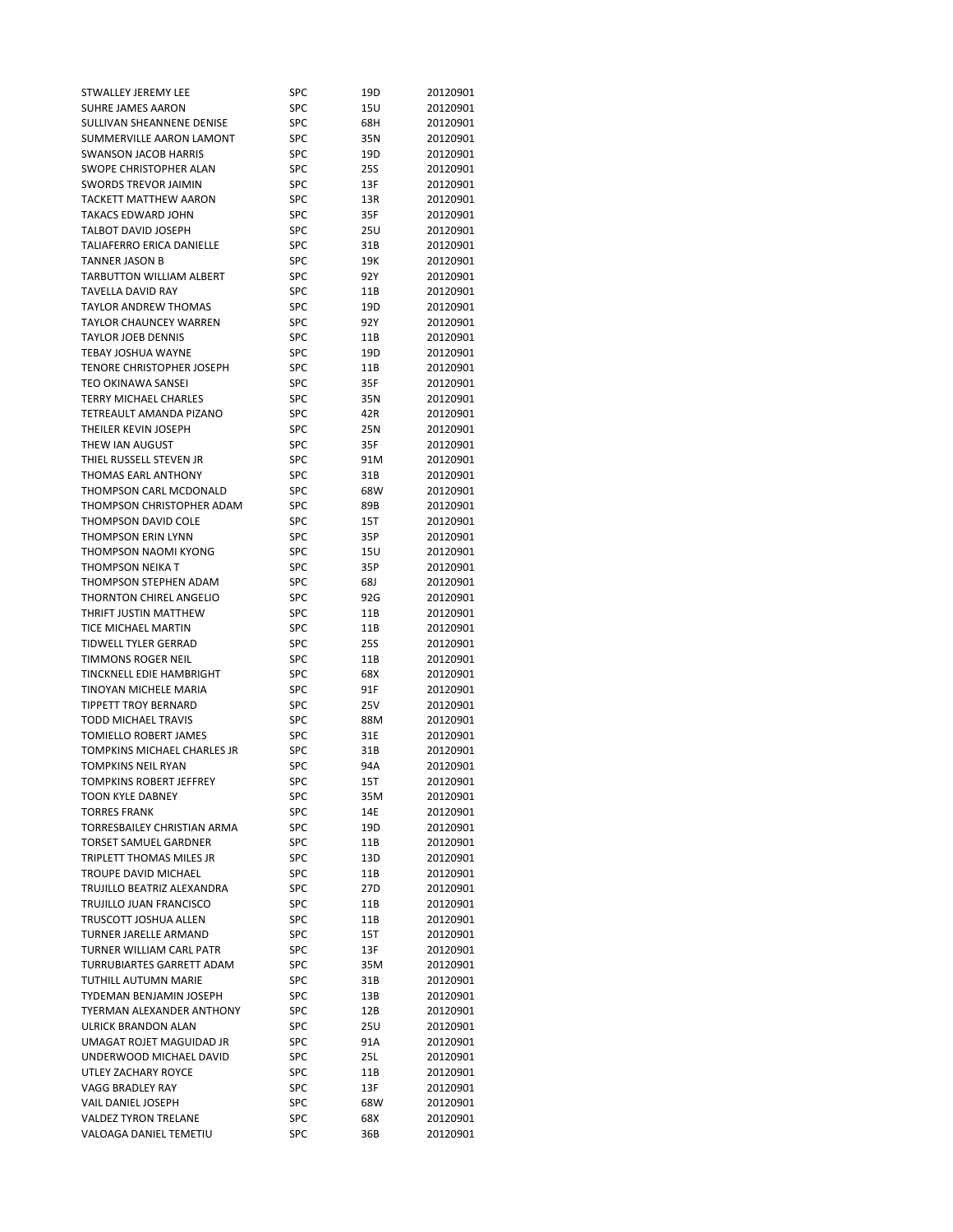| VANDERBURG KATELYN MARIE          | SPC        | 35P  | 20120901 |
|-----------------------------------|------------|------|----------|
| <b>VANDERVEN PETER KARL</b>       | SPC        | 25U  | 20120901 |
| VANFRANK KYLE XAVIER              | SPC        | 13F  | 20120901 |
| VANLAERE BRANDON MICHAEL          | SPC        | 13F  | 20120901 |
| <b>VARGAS ADAM DEMETRIUS</b>      | SPC        | 19D  | 20120901 |
| VARGASESCALERA RICARDO            | SPC        | 92 Y | 20120901 |
| VASQUEZ VLADIMIRO ISAAC           | SPC        | 92A  | 20120901 |
| VAZQUEZ OSCAR                     | SPC        | 19D  | 20120901 |
| VELASQUEZ ROBERTO CARLOS SA       | SPC        | 92 Y | 20120901 |
| <b>VENANCIO MARK JOSEPH</b>       | SPC        | 88N  | 20120901 |
| <b>VERZWYVELT JAMES MICHAEL</b>   | SPC        | 35F  | 20120901 |
| VICTORIA JOSE DAVID               | SPC        | 15W  | 20120901 |
| <b>VIDAL WILLIAM AGUSTIN</b>      | SPC        | 68T  | 20120901 |
| VILLALBACABRERA LUIS MARIA        | SPC        | 11B  | 20120901 |
| VILLANUEVA ADOLFO ALBERTO         | SPC        | 11C  | 20120901 |
| VILLAVICENCIO ANDRES              | SPC        | 31B  | 20120901 |
| VIRELLA ELISAUL                   | SPC        | 88M  | 20120901 |
| <b>VIRGIL STEPHEN LYLE</b>        | SPC        | 12M  | 20120901 |
| VONTILIUS NICHOLAS ALEXANDE       |            |      |          |
|                                   | SPC        | 13F  | 20120901 |
| WAAG NICHOLAS ARTHUR              | SPC        | 35N  | 20120901 |
| WADLINGTON MOQUETIO DEMON         | SPC        | 25U  | 20120901 |
| <b>WAGNER COLLIN THOMAS</b>       | SPC        | 35G  | 20120901 |
| WAITHIMA STANLEY M                | SPC        | 68J  | 20120901 |
| <b>WALKER CLIFTON DAVID</b>       | SPC        | 92R  | 20120901 |
| WALKER KARINA ALEJANDRA           | SPC        | 68W  | 20120901 |
| WALKER NEHEMIAH JOSEPH            | SPC        | 92 Y | 20120901 |
| <b>WALKER PHILLIP CHRISTOPHER</b> | SPC        | 74D  | 20120901 |
| <b>WALLACE JONATHAN CHOATE</b>    | SPC        | 35G  | 20120901 |
| <b>WALTERS JACKSON DAVID</b>      | SPC        | 15T  | 20120901 |
| WANGERIN CODY MICHAEL             | SPC        | 35F  | 20120901 |
| WARD ALEXANDER XAVIER             | SPC        | 35N  | 20120901 |
| <b>WARD DANIEL A</b>              | SPC        | 11B  | 20120901 |
| WARD JOHNNIE RAY JR               | SPC        | 36B  | 20120901 |
| WARDYNSKI VINCENT MICHAEL         | SPC        | 11B  | 20120901 |
| WARFIELD GRAHAM RONICA NICO       | SPC        | 92 Y | 20120901 |
| <b>WARNER LYLE OWEN</b>           | SPC        | 31B  | 20120901 |
| WARNOCK MIRANDA JAYNE             | SPC        | 25U  | 20120901 |
| <b>WARREN CAYSEY CARL</b>         | SPC        | 15Q  | 20120901 |
| <b>WARRICK ORIN LOGAN</b>         | SPC        | 25C  | 20120901 |
| <b>WASHINGTON CURTIS LANE II</b>  | SPC        | 88H  | 20120901 |
| WASHINGTON MICHAEL LAWRENCE       | SPC        | 15U  | 20120901 |
| <b>WATERKOTTE ELLIOT DAVID</b>    | SPC        | 31B  | 20120901 |
| <b>WATSON MICHAEL ANTHONY</b>     | SPC        | 19D  | 20120901 |
| WATTENSCHAIDT BRIAN JOHN          | SPC        | 15T  | 20120901 |
| <b>WATTERS DERECK TOLIVER</b>     | SPC        | 25F  | 20120901 |
| WEATHERMAN ANDREW JAMES           | SPC        | 31B  | 20120901 |
| <b>WEBB ADAM CLARENCE</b>         | SPC        | 19D  | 20120901 |
| <b>WEBB ANTHONY RODRECKIOUS</b>   | SPC        | 13B  | 20120901 |
| <b>WEBB CHRISTOPHER ALLEN</b>     | SPC        | 25U  | 20120901 |
| WEBBER JACQUELINE ANN             | SPC        | 31D  | 20120901 |
| <b>WEBSTER DAVID RYAN</b>         | <b>SPC</b> | 15Q  | 20120901 |
| <b>WEBSTER ERIC THOMAS</b>        | SPC        | 31B  | 20120901 |
| <b>WELLS JON CLAUDE</b>           | SPC        | 11C  | 20120901 |
| <b>WELTER DAVID LEE JR</b>        | SPC        | 89B  | 20120901 |
| <b>WENTZ JESSE ALLEN</b>          | SPC        | 15P  | 20120901 |
| <b>WERNER JOSHUA GEORGE</b>       | SPC        | 11B  | 20120901 |
| <b>WESTERFIELD STEVEN MICHAEL</b> | SPC        | 31E  | 20120901 |
| <b>WHEELOCK BRANDEN SCOTT</b>     |            |      |          |
|                                   | SPC        | 89B  | 20120901 |
| WHITE SAMUEL K III                | SPC        | 19D  | 20120901 |
| WHITEHEAD CHRISTOPHER ALLEN       | SPC        | 15U  | 20120901 |
| WHITING JASON MICHAEL             | SPC        | 15U  | 20120901 |
| WHITMAN RAYMOND LEE               | SPC        | 19D  | 20120901 |
| <b>WHITNEY BRIAN JOSEPH</b>       | SPC        | 13P  | 20120901 |
| WHYTE JAVIER ALBERTO              | SPC        | 35F  | 20120901 |
| WILDE JAMES JOHN JR               | SPC        | 12B  | 20120901 |
| WILHELM SAMUEL CHRISTIAN          | SPC        | 19K  | 20120901 |
| <b>WILKINSON JASON PAUL</b>       | SPC        | 13F  | 20120901 |
| WILLEMSEN JUSTIN MICHAEL AL       | SPC        | 27D  | 20120901 |
| WILLHELM RYAN MICHAEL             | SPC        | 25S  | 20120901 |